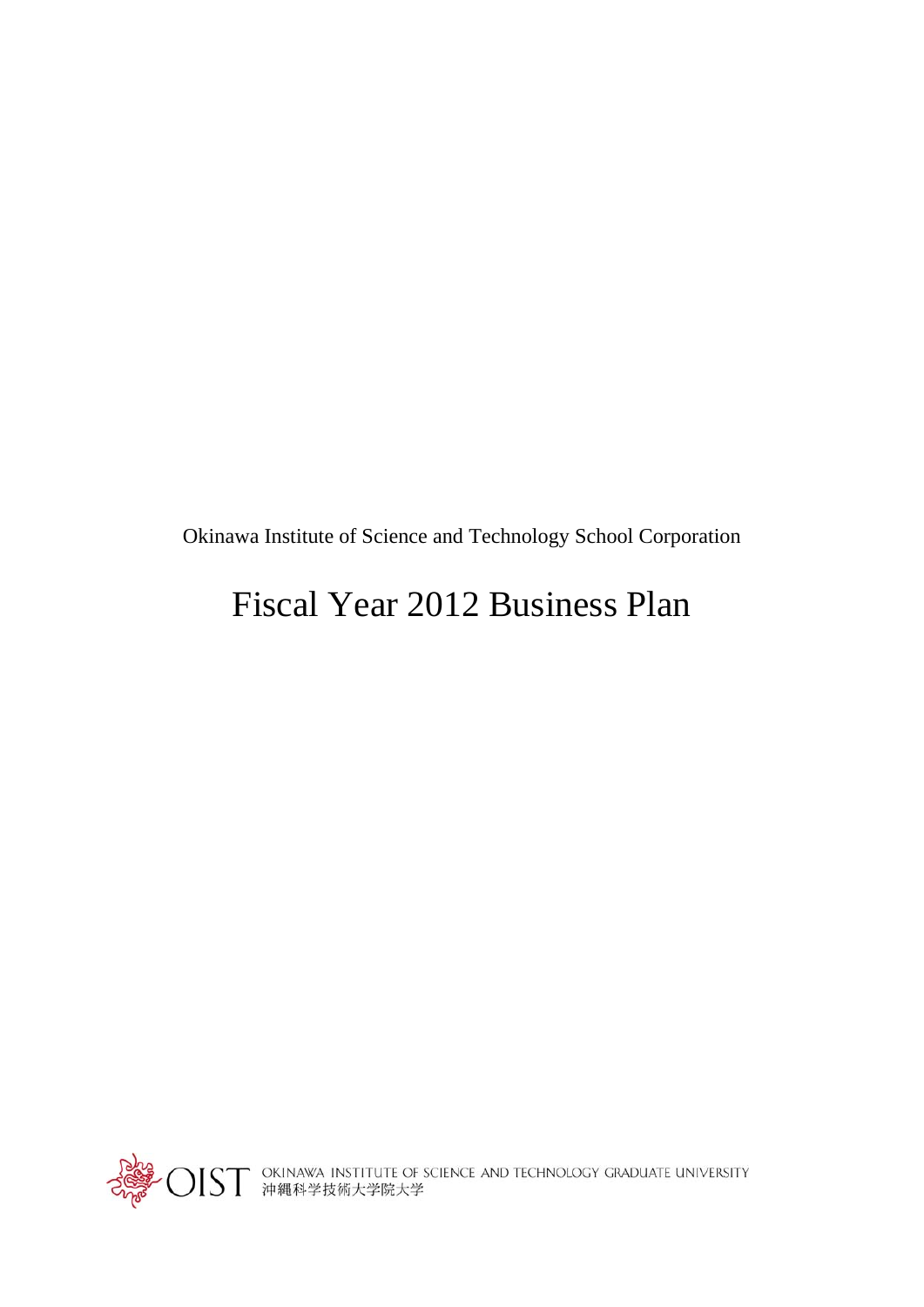## **Okinawa Institute of Science and Technology School Corporation FY2012 Business Plan**

## **Introduction**

In November 1, 2011, the Okinawa Institute of Science and Technology School Corporation Act (OIST SC Act) came into effect, with the objectives of contributing to the promotion and self‐sustainable development of Okinawa as well as contributing to the advancement of science and technology in Japan and throughout the world. In connection with the enforcement of this Act, and with the prior authorization by the Minister of Education, Culture, Sports, Science and Technology, the Okinawa Institute of Science and Technology School Corporation (OIST SC) was established as a school corporation to operate the Okinawa Institute of Science and Technology Graduate University (OIST Graduate University) which conducts world‐class education and research in science and technology.

This Business Plan has been developed, with an approval of the OIST SC Board of Governors, to guide the operations of OIST SC by setting goals and providing action items for the fiscal year (FY) 2012 – from April 2012 to March 2013 – based on the Article 9 of the OIST SC Act.

## **Visions of OIST Graduate University**

## *Excellence in research*

Broadening the boundaries of human knowledge is a key role of the academic community. With the successful operations of the OIST Promotion Corporation (OIST PC) since its establishment in September 2005, a highly international and cross-disciplinary research environment has been created in the modern and well-equipped facilities on the OIST campus located in Onna, Okinawa. Currently, world‐class research is being conducted by 45 research units led by outstanding faculty members.

We will make every effort to develop the research foundation further to become a leader in scientific research. The best mix of talented scientists in a range of scientific fields including the life sciences, the physical sciences and mathematics, the absence of departmental barriers, and the strong emphasis on creativity and collaboration will promote truly cross‐disciplinary research to achieve new scientific discoveries.

## *Best opportunities for students*

Educating outstanding scientists and researchers is another critical function which we are expected to perform as a fully functioning educational institute. In September 2012, OIST Graduate University will admit the first students to its 5‐year integrated Ph.D. program in Science and Technology.

We will provide the best graduate students recruited from around the world with the opportunities of working side‐by‐side with world‐class faculty for their Ph.D. degrees. The education and research are conducted entirely in English. The program is customized to each student through its flexible curricula that include Laboratory Rotations. The Rotations provide a variety of experience in different laboratories that will broaden the students' understanding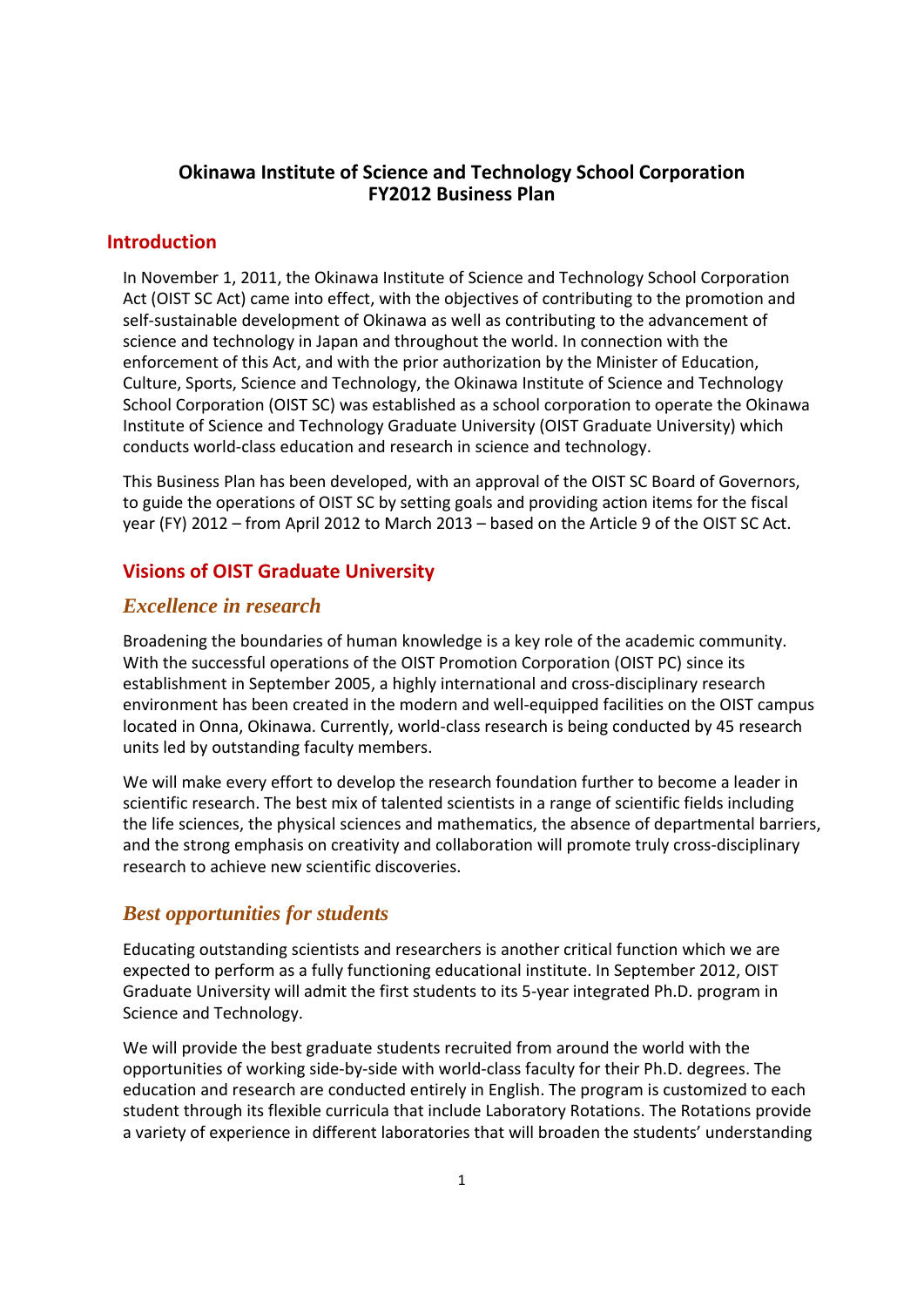of different disciplines, techniques, and ways of thinking. Through this internationally unique Ph.D. program, OIST Graduate University will provide the next generation scientists and researchers with the ability to think creatively, reason scientifically, and collaborate effectively across traditional boundaries.

Our graduates will play a leading role in the best research institutes throughout the world or at the forefront of emerging industries and contribute to the welfare and prosperity of citizens of the world. In addition, contributing to the advancement of science and technology in the world, educating world‐class scientists and sending them to the world from Okinawa align with the direction of Okinawa development policy. By fostering the basis of future human networks, OIST Graduate University will contribute in achieving one of Okinawa's goals; realizing "Bankoku Shinryo" (a phrase, meaning a bridge among nations, carved on the bell at the Ryukyu Kingdom's castle in Shuri) in the 21st Century.

## *Contribution to enhancing the competitiveness of Okinawa and Japan*

Being at the crossroad of Asia and Pacific regions, Okinawa has great geographic potential as well as the historical and cultural background to develop into an international hub where diverse people and ideas interact with each other in the fields of science and technology. Okinawa has the potential to become a gateway for Japan, open toward the international community. To realize this, OIST Graduate University will work closely with academic and research institutions in Okinawa, including the University of the Ryukyus, as well as the governmental sector such as Okinawa Prefecture Government (OPG) and Onna Village (Onna‐son).

Innovation and entrepreneurship are key factors today for regions that aim to be globally competitive. We will share the goal of creating an international R&D cluster in Okinawa, which will contribute to enhancing Japan's competitiveness, with relevant parties. To achieve this, a strong academia‐industry‐government partnership must be established. We will participate in the collective efforts by creating intellectual capital collaborating with the industry both on and outside of the island, and bringing our research results to the market. In addition, we recognize that we can make important contributions to the elementary and secondary education in Okinawa by collaborating with local schools to inspire young people with scientific activities.

Our success relies on the understanding and continuous support by the tax-payers in Japan, especially the people in Okinawa. We will make every effort to meet the expectations of the Okinawan people and to become an institution they will be proud of.

## *High flexibility, efficiency and transparency*

Successful operations of an international graduate university in science and technology require flexible, efficient, and effective administrative management, which will enable us to adjust to the rapid changes in academic and business environment as well as global competitions. Administrative procedures should not be obstacles to creativity and innovation, but should provide appropriate support for them. Ensuring a high level of transparency is one of the statutory requirements for the OIST SC. We are committed to comply with the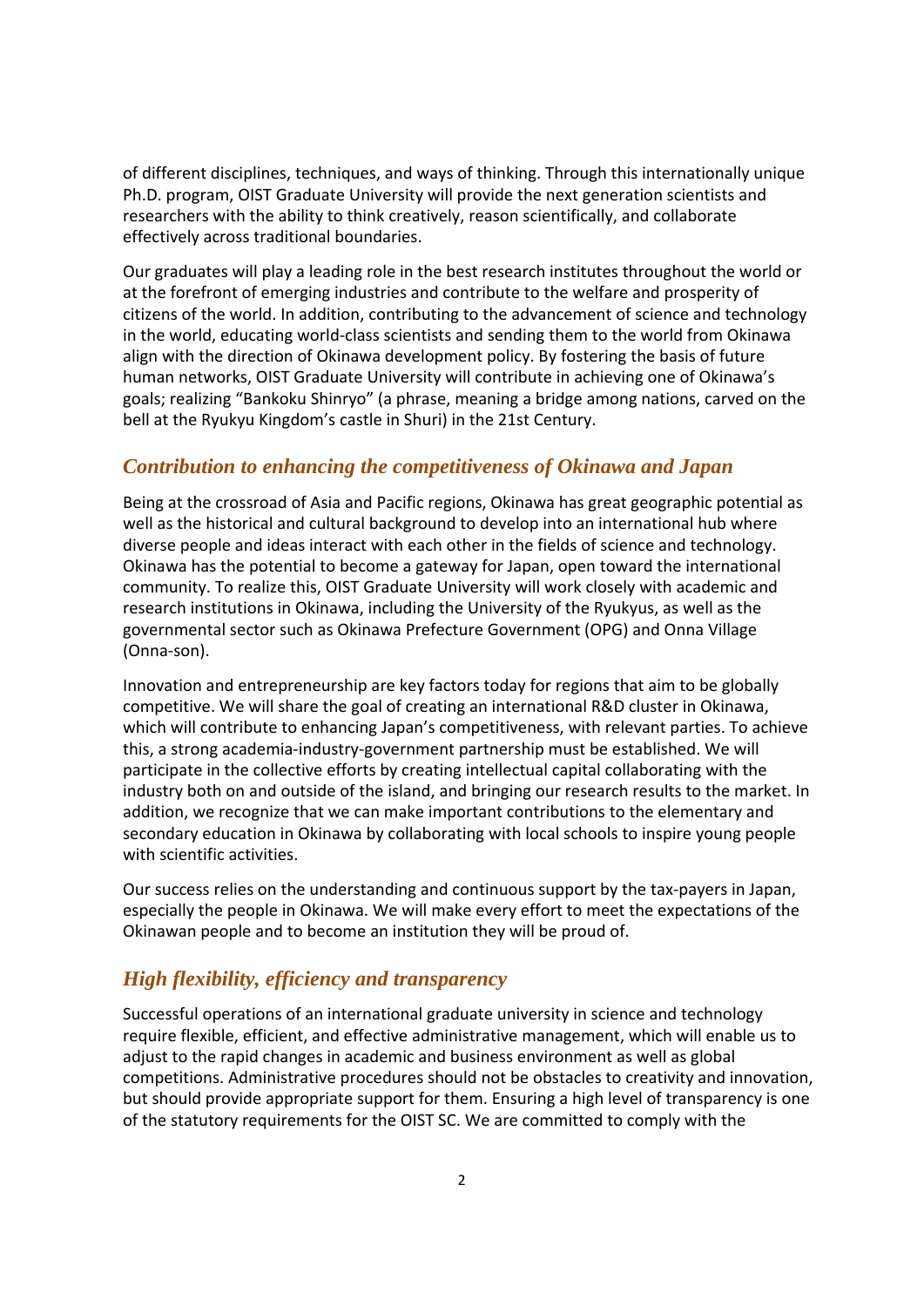pertinent laws and regulations and demonstrate accountability to the general public. In addition, we will globally and locally communicate strategically with our various stakeholders.

Financially, while OIST Graduate University will have to depend largely on the subsidy from the Japanese Government during the initial period, it will steadily broaden and diversify its financial basis. In the long‐term perspective, we will endeavor to achieve sufficient financial independence at the earliest possible time in the future. Systematic efforts will be made to encourage and support our researchers to apply for research grants. We will also seek other funding opportunities worldwide.

OIST Graduate University aims to provide a new model for universities in Japan not only in science and education, but also in approaches to the administration and financing of an international university.

## **What FY2012 means for OIST Graduate University**

For the OIST Graduate University, the FY2012 is a period to complete the foundation of the university and prepare for its further development. The University has to ensure the completion of the on‐going projects from the previous fiscal year, such as the student recruitment and selection for the first intake and the construction of Laboratory 2. At the same time, we have to make sufficient preparation for the next phase of development for the University, while properly reviewing the past efforts. More specifically, the FY2012 is important from the following four perspectives:

#### *1) Fully functioning as a graduate university:*

OIST will start fully functioning as a graduate university from September 2012, when opens its PhD program. OIST should take all possible measures to ensure that students join the university smoothly and start taking classes as planned. In addition, aiming at building a reputation in the student recruitment markets in Japan and abroad, OIST should review the first year's recruitment and admission activities appropriately and implement the second year's plan in a strategic manner.

#### *2) Integrating new facilities:*

The capacity of OIST campus will be significantly expanded with the opening of Laboratory 2, Auditorium, and Village Zone facilities. OIST should integrate these new facilities effectively into university operations and take full advantage of them in strengthening research capability and developing the university community.

#### *3) Preparing enhancement of education and research programs:*

The detailed design works for Laboratory 3 will be carried out in the FY2012. OIST should examine the direction of future development, including a faculty recruitment plan with areas of high focus.

#### *4) Working with Okinawa's new development policy:*

A new plan for Okinawa's development will be formulated in FY 2012, following the previous 10‐year plan that covers the period until FY2011. While enhancing the collaborative relationships with OPG, industry, and other local entities, OIST should take further actions to contribute to Okinawa's self‐sustainable development in the academia‐industry‐government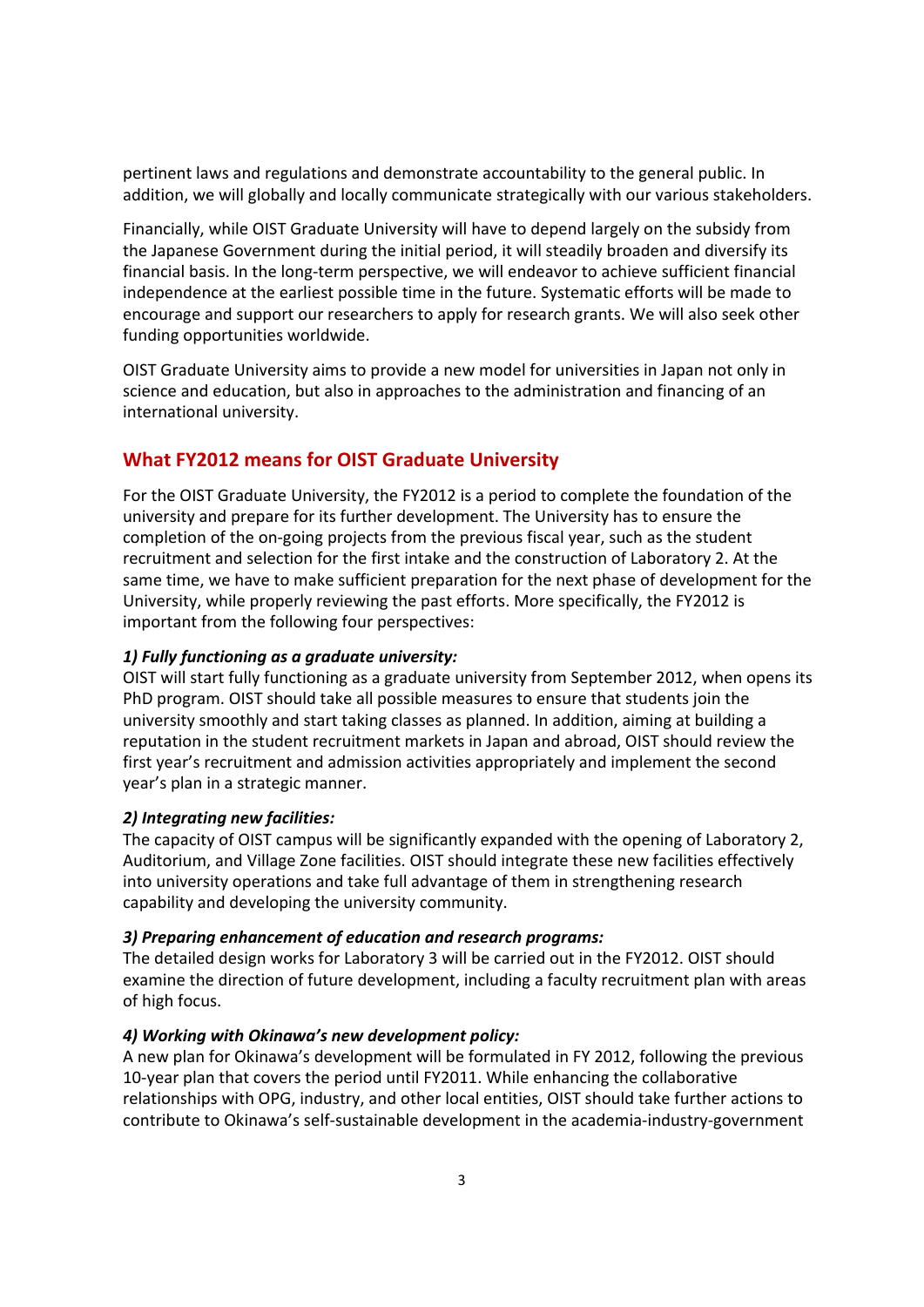partnership. Such actions may include participating in and/or cooperating with new projects that will be launched based on the new development plan. In addition, OIST should continue its efforts in obtaining wide support from the people of Okinawa.

## **Planning framework and evaluation approach**

This Business Plan is to clarify the goals of FY2012 and to identify a list of action items to achieve the vision described above. The plan has the following 5 chapters in accordance with the Cabinet Office Ordinance (Ordinance for enforcement of the OIST School Corporation Act (Cabinet Office Ordinance No. 59 of 2011)); 1) Education and research, 2) Governance and administrative transparency and efficiency, 3) Finance, 4) Contribution to self‐sustainable development of Okinawa, and 5) University campus and community development; safety and environment protection. Each chapter has subchapters consisting of Goals and Actions.

Every fiscal year, the CEO/President works together with the Vice CEO/Provost and the other executive officers of the university to compile and propose the annual Business Plan. Based on the Bylaws of the OIST SC, the draft Business Plan will be submitted to the Board of Councilors (BOC) for their review and to the Board of Governors (BOG) for their final approval. The plan will be submitted to the Prime Minister for its approval based on the OIST SC Act. The government will provide financial support to the OIST SC based on the assumption that the OIST SC will implement the approved Business Plan appropriately.

As a corporation established on the basis of special legislation and largely funded by the government, we recognize that it is our responsibility to implement the Business Plan steadily and to demonstrate accountability for our activities, including status of implementation of the Business Plan, to the general public. A key to achieve these is the relationship between the BOG as an overseeing body and the CEO/President executing daily operations. The BOG is responsible for overseeing the CEO/President's implementation of the Business Plan, and the CEO/President is responsible for reporting the status of implementation of the Business Plan to the BOG. In addition, the Auditors of OIST SC will supplement this relation by conducting independent and rigorous auditing on all aspects of operations including the status of implementation of the Business Plan.

Results will be appropriately utilized in operation in future years. After the end of each fiscal year, the organizational performance will be reported to and evaluated by the BOG and the BOC. The evaluation results will be utilized appropriately in planning and executing business in a constructive way as a basis for the next step to achieve our objective of being one of the best educational institutions in the world. In addition, the annual report together with the evaluation results will be posted on the OIST web site to ensure transparency by the end of June of the following fiscal year.

For effective and transparent monitoring of progress against the plan, metrics will be provided for sub‐sections of the Business Plan whenever appropriate. These metrics will also help conduct time series analyses of the growth of OIST Graduate University and international comparison with bench‐marked institutions. Most of the metrics should be evaluated in the long run in the spirit of achieving the goals described above. We are aware of the importance of quality of our outputs, and these metrics themselves should not be the objectives.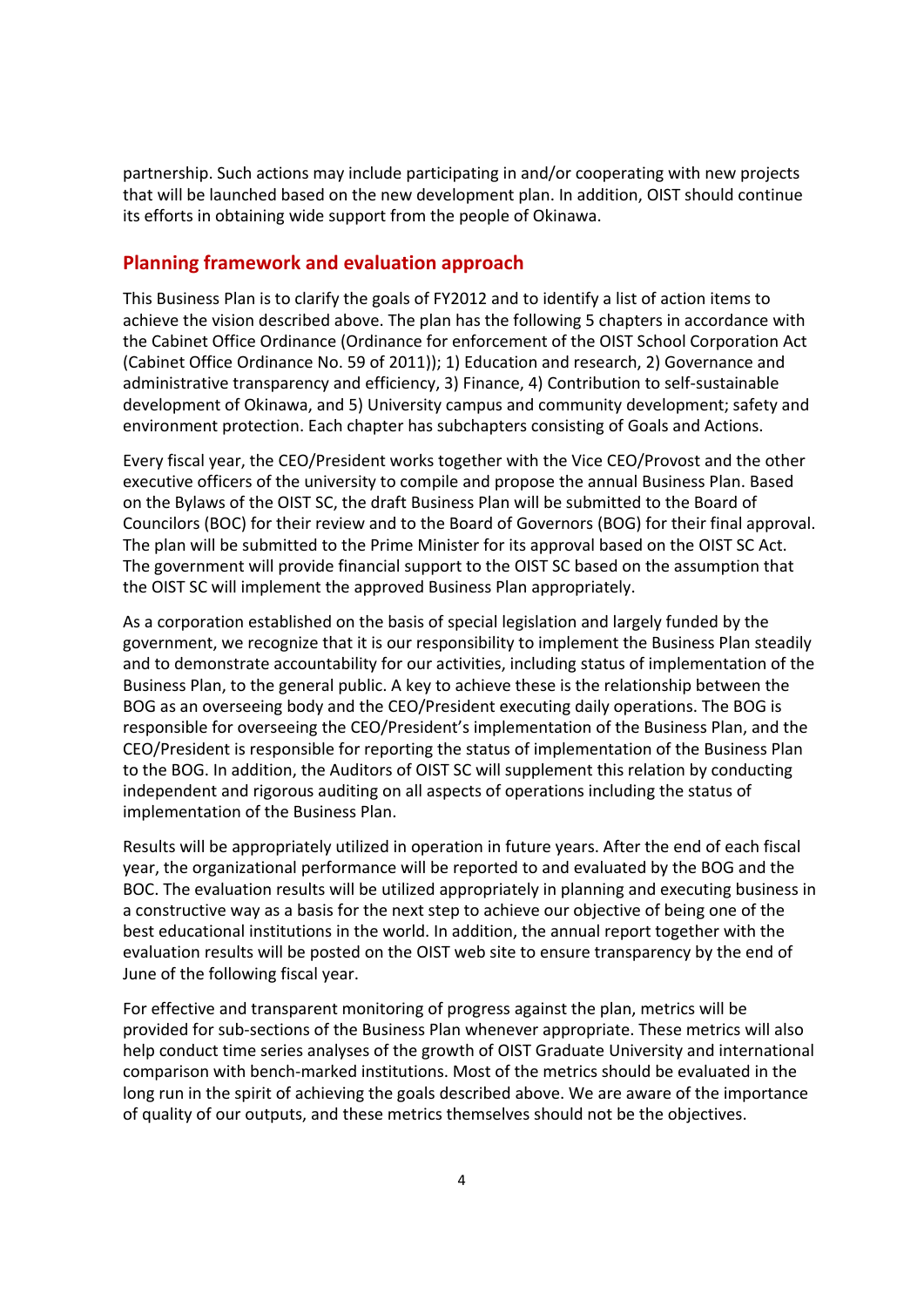## **Chapter 1 Education & Research**

## **1.1 Ph.D. Program**

#### **Goal:**

OIST Graduate University will launch its 5‐year integrated Ph.D. program from September 2012. We will take all possible measures to ensure that the first students join the university smoothly and start their research training as planned.

## **Actions:**

(Courses)

- Continue to develop the curricula including courses taught by newly recruited faculty, taking the matters pointed out in the accreditation assessment into account, and submit an application of additional faculty to MEXT in June 2012.
- ・ Prepare the programs for Professional Development for students including training that focuses on group activities and presentation skills.
- Launch the customized Ph.D. program, including pre-thesis research training and laboratory rotations and assignment of an Academic Mentor for each student. The list of courses and syllabus of each course of the first semester will be published on the OIST website by the end of April.
- Organize the committees for the curriculum and progression to thesis research.
- ・ Provide the opportunities of taking programs to learn English and Japanese communication in laboratories and/or other practical skills to the incoming students.

#### (Educational Environment)

- ・ Enhance collaborative relationships with other universities by developing exchange agreements concerning interns, course credits, TA opportunities, and other exchange opportunities.
- ・ Develop student record systems for monitoring of student progress, grades and completions.
- Establish teaching support systems to manage laboratory preparations, teaching materials, lecture and tutorial rooms, AV support, computer labs, and liaison between teaching faculty and academic services section.
- Develop training programs for faculty to improve teaching skills.

## (Student Support)

- Set up and implement the orientation programs for the incoming students.
- Provide an environment for the students entering our Ph.D. program in which they will be able to concentrate in their research activities under the living standard comparable to that of the students of the best universities in the world that we are competing with: OIST will offer the support package that will include Research Assistantship to be designed with the consideration of the cost of tuition fees. Proper work flows should be established through cooperation among the related administrative sections such as Student Support, HR, and Budget and Accounting.
- ・ Continue to collect and provide information of external scholarship opportunities to the students.
- ・ Consider measures to support career development of students and implement the plan in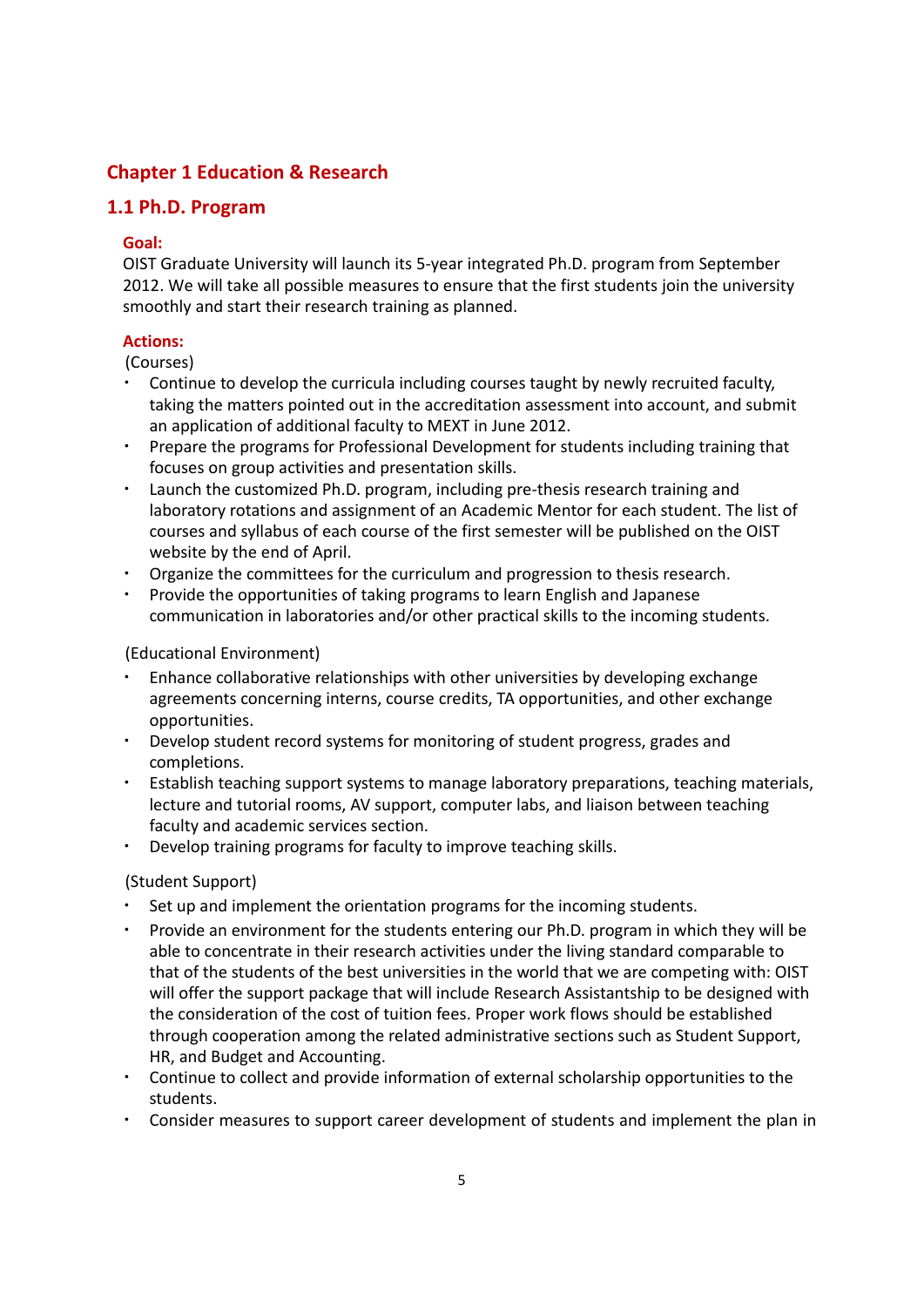steps: the support will include arranging of TA opportunities at other universities and colleges, promotion of networking with leaders of universities and research institutions in Japan and around the world, active provision of the information concerning post‐doctoral and other job opportunities, and support to entrepreneurial activities including interning at venture firms in Okinawa.

Establish student support services (counseling and welfare) to provide medical, physical and psychological support to students and general welfare activities to promote a positive social and psychological environment for students.

#### **Goal:**

We will attract and select the graduate students for our Ph.D. program from amongst the best available worldwide in science and technology. At least half of the students will be non‐Japanese.

#### **Actions:**

- ・ Review student recruitment and admission activities in the first year appropriately. Reflect the results of the analysis in the updated procedures and implement them effectively in a planned manner.
- Conduct the student recruitment activities globally to attract the highest caliber graduate students for the second intake of students arriving in September 2013 as follows:
	- The number recruited: 20 students
	- ‐ Admission period: June August 2012
	- ‐ Major recruitment activities: Contact candidates by website, email, domestic and international university visits, hosting booths at academic meetings, etc.

#### **Metrics:**

- Number of A grade applicants for the Ph.D. program (Japanese and non-Japanese)
- Number of admitted students (Japanese and non-Japanese)
- Caliber of incoming students (list of institutes from which the students received degrees, etc.)
- Increase of students receiving external scholarships, etc.

## **1.2 Scientific Research**

## **Goal:**

OIST Graduate University will continue to conduct world‐class research in cross‐disciplinary fields of science. OIST Graduate University will encourage, motivate and support its talented faculty by promoting a collaborative research environment, leveraging cutting-edge facilities and equipment, and through systematic and rigorous research review.

## **Actions:**

(Promotion of cross‐disciplinary research)

Promote cutting-edge research in cross-disciplinary fields such as next-generation energy, marine science, imaging, and health, with the FY2012 budget to be funded through the special framework (Okinawa Promotion Education and Research Project). (See Attachment #1‐1 for the list of research units as of February 2012 and Attachment #1‐2 for the major scientific areas of research.)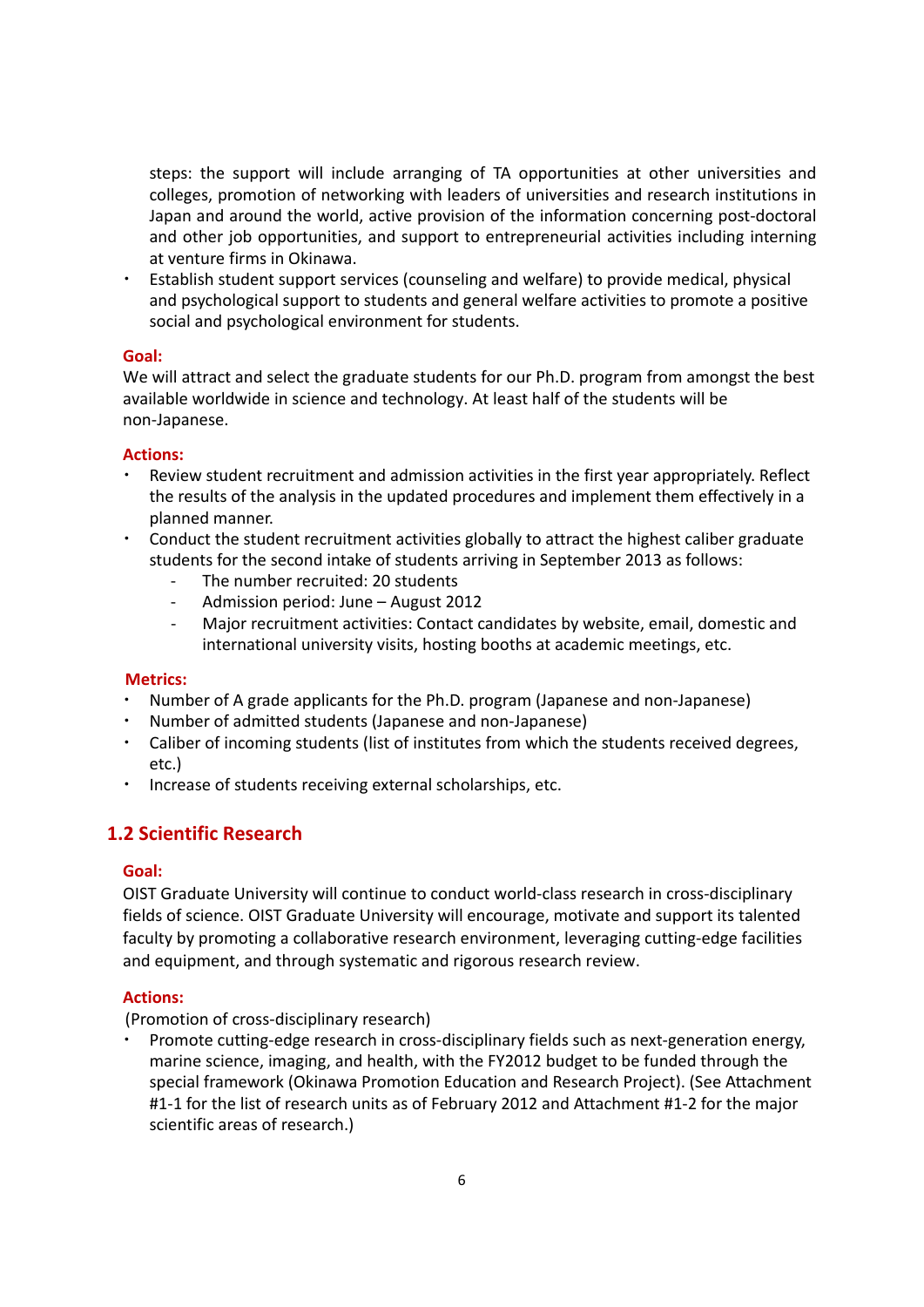・ Continue to promote interactions and collaborations between researchers in different fields through internal seminars, researchers' retreat, and other occasions.

(Research Support)

- Recruit experienced technical staff, especially in physical science, to provide high quality research support, including support for use of the compact light source to be purchased with the previous fiscal year's special framework budget.
- In April 2012, establish the Marine Sciences Resource Section in charge of management of the Okinawa Coastal Ocean Observing System, which is also funded by the previous fiscal year's special framework budget, and coordination within the University and with other institutions interested in the equipment, with an aim of promoting international partnerships concerning marine research.
- Create common resource spaces in Laboratory 2, as those of Laboratory 1, to promote exchange and collaboration among researchers and achieve optimized use of research resources.
- ・ OIST Open Technology Center will introduce unified equipment/service scheduling, booking, and cost charging system for fair and efficient use of common research resources. In addition, it will facilitate the use of OIST's research facilities by external researchers including those of industry based on appropriate policies.
- Relocate the genome sequencing center to the main campus from the rental facility in Uruma in around August 2012 and start its operation on the campus: this will benefit OIST by increasing efficiency in research activities and enhancing the interaction with other research functions.

(Publication and communication)

- Continue to promote publication of research results in international science journals with high impact factors and participation in international conferences by encouraging researchers through the research evaluation system described below.
- Provide accessible information about our research and its results to the general public in Japan and around the world through the OIST web site, press releases, and press conferences.

(Research Evaluation)

- Review research projects by external committees consisting of world-class prominent scholars at the internationally highest standard – the committees will rigorously evaluate the achievements, uniqueness, future possibilities, and other elements of the research unit with fair and transparent standards, as was implemented under the operations of OIST PC. The evaluation results will be utilized in judgments of promotion of faculty members and continuation of the research units. (In FY2012, evaluation of 7 units is planned.)
- Publish the summary of research evaluation expeditiously after the utilization of the results in order to fulfill the accountability to the public in using public expenses for the research projects.

#### **Metrics:**

- Number of researchers (faculty, postdocs, technicians, and students)
- Number of research publications (by impact factor)
- Number of press announcements and/or conferences about research results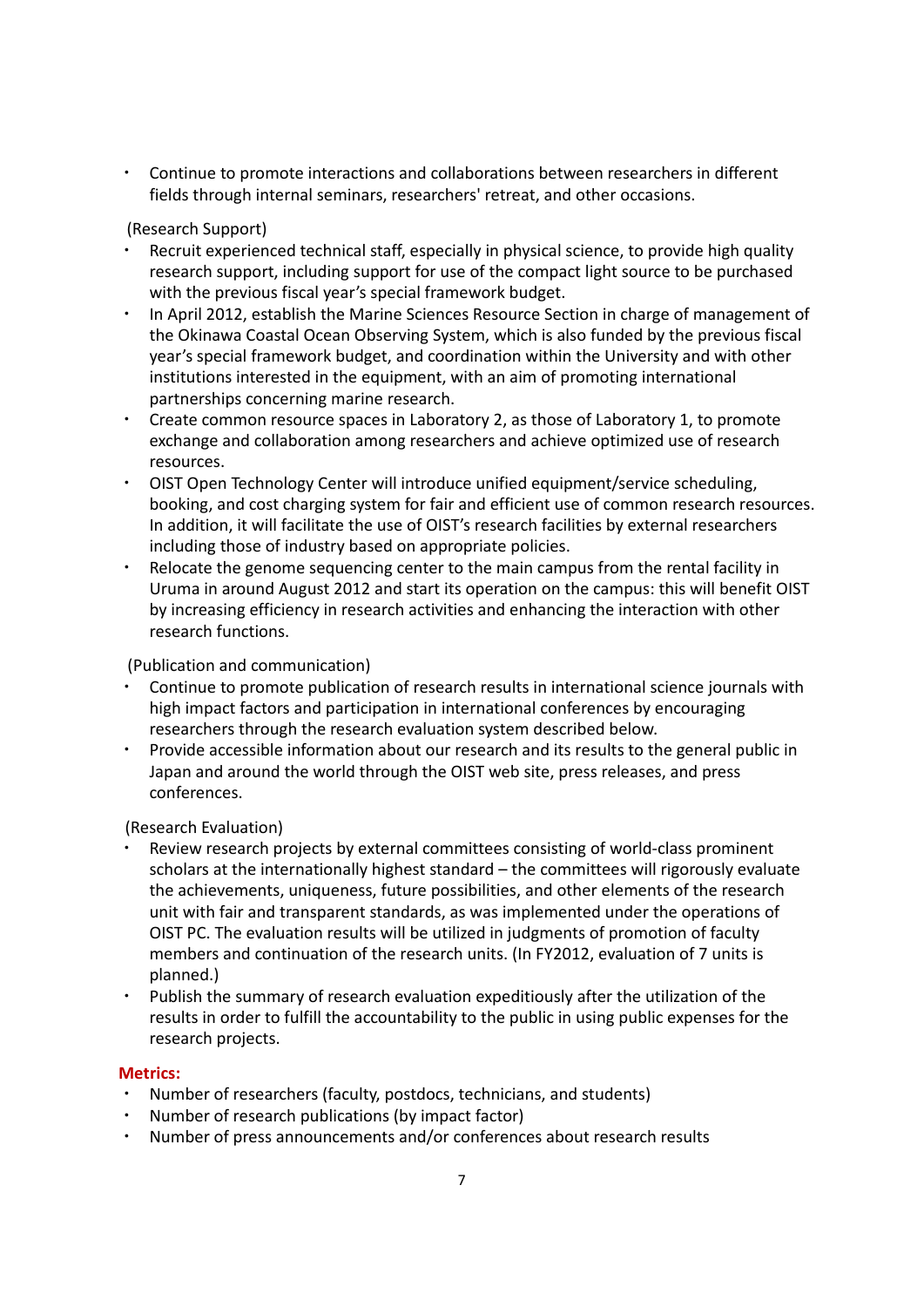- Number of research honors
- Number of research units evaluated

## **1.3 Faculty Recruitment**

#### **Goal:**

The results of our recent recruitment demonstrate that OIST Graduate University can compete successfully against the best worldwide institutions for the highest caliber faculty. We will make necessary preparations for the next round of faculty search to widen the foundation for cross‐disciplinary research. At least half of the faculty should be non‐Japanese.

#### **Action:**

Develop strategies for enhancing education and research programs of the university and present it to the Board of Governors for its discussion: The efforts to create a faculty development plan will be continued in order to identify the scientific areas that will provide the maximum strategic opportunities to OIST Graduate University and determine the feasible number of positions and timing for future recruitment, taking the status of campus development into account. The plan will be developed by the President and Provost in consultation with the current faculty, taking the matters pointed out at the accreditation assessment into account.

## **1.4 Global Networking**

## **Goal:**

OIST Graduate University will continue to create strong networks with the international science community and increase worldwide reputations by making agreements with universities and research institutions, hosting academic workshops, etc.

#### **Actions:**

- ・ Enhance collaborative relationships with other universities by developing exchange agreements concerning interns, course credits, and other exchange opportunities. (Repeated. See 1.1)
- Continue to host international courses and workshops at the highest level in the world and provide students and young researchers with the opportunities of learning forefront science and interacting with outstanding peers (about 8 international courses/workshops are to be held in FY2012.) In addition, actively support workshops/conferences by external institutes held at OIST.
- Design and host new summer and winter residential courses for undergraduate students in appropriate subjects such as physics, cell biology, and neuroscience.
- Continue to implement the long-term and short-term student programs developed by OIST PC, and through those programs, accept students from universities in Japan and around the world for practical trainings in research units.

#### **Metrics:**

- Number of collaboration agreements with universities and research institutions
- Number of international courses and workshops
- Number of seminars (hosted by research units)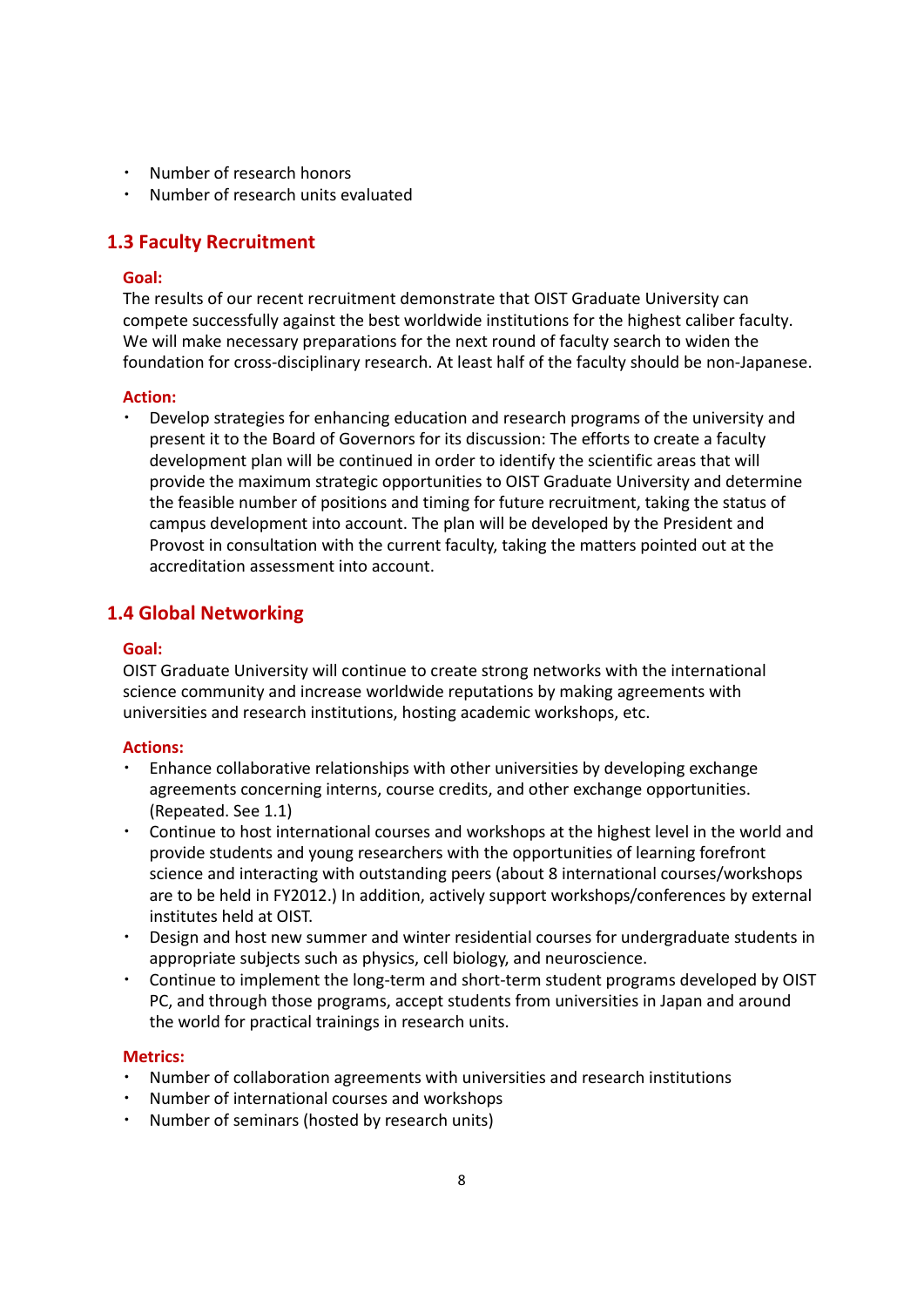- Number of participants of courses, workshops, and seminars.
- Number of students accepted from domestic and international universities

## **1.5 Collaboration with Industry**

## **Goal:**

OIST Graduate University will endeavor to advance research results to the market and thus to enrich the society. In 2011, OIST established its first collaborative agreement with industry. We will continue to build collaboration with industry and appropriately manage and utilize the intellectual properties produced by our research.

## **Actions:**

(Research Exchange and Collaboration)

- Through efforts such as exchange visits of researchers, continue to promote research exchanges and joint research with industry, including both major corporations and venture firms.
- Determine priority industrial sectors and develop/implement a communication plan targeted towards these sectors, taking into account the findings from the 2nd international workshop on R&D cluster development in Okinawa to be held in March 2012. Communicate with industry on OIST's research profiles to match industry needs with OIST research results through various opportunities, including industrial events/conferences such as BioJapan 2012 in October.
- Promote shared use of OIST's cutting-edge research facilities and tools with researchers of other universities or companies by providing the information of available facilities and tools on OIST Website etc.. (See 1.2)
- ・ Consider an internship program with high potential researchers in industry.
- Continue the existing three collaborative research projects with venture firms and academic institutions in Okinawa under the "Collaborative Research Project toward Developing Intellectual Cluster" funded by OPG, including research on biological resources of Okinawa. In addition, contribute to academic meetings and symposiums under the project.

## (Intellectual Property Management)

- Utilize external expertise effectively for efficient and strategic management of intellectual property – this will include the establishment of a committee including external expert members to review OIST in house inventions and make recommendation on patent filing and selecting patent attorneys that allow direct filing in English language and in the different fields relevant to OIST.
- Continue to provide training opportunities to faculty and postdocs to increase awareness of the importance of appropriate acquisition and protection of intellectual property.

## (R&D Cluster Development)

Monitor the implementation status of the recommendations made at the international workshops on R&D cluster development in Okinawa and share it with stakeholders in Okinawa such as local industry associations.

## **Metrics**

・ Number of collaborative projects with companies (collaboration agreements, joint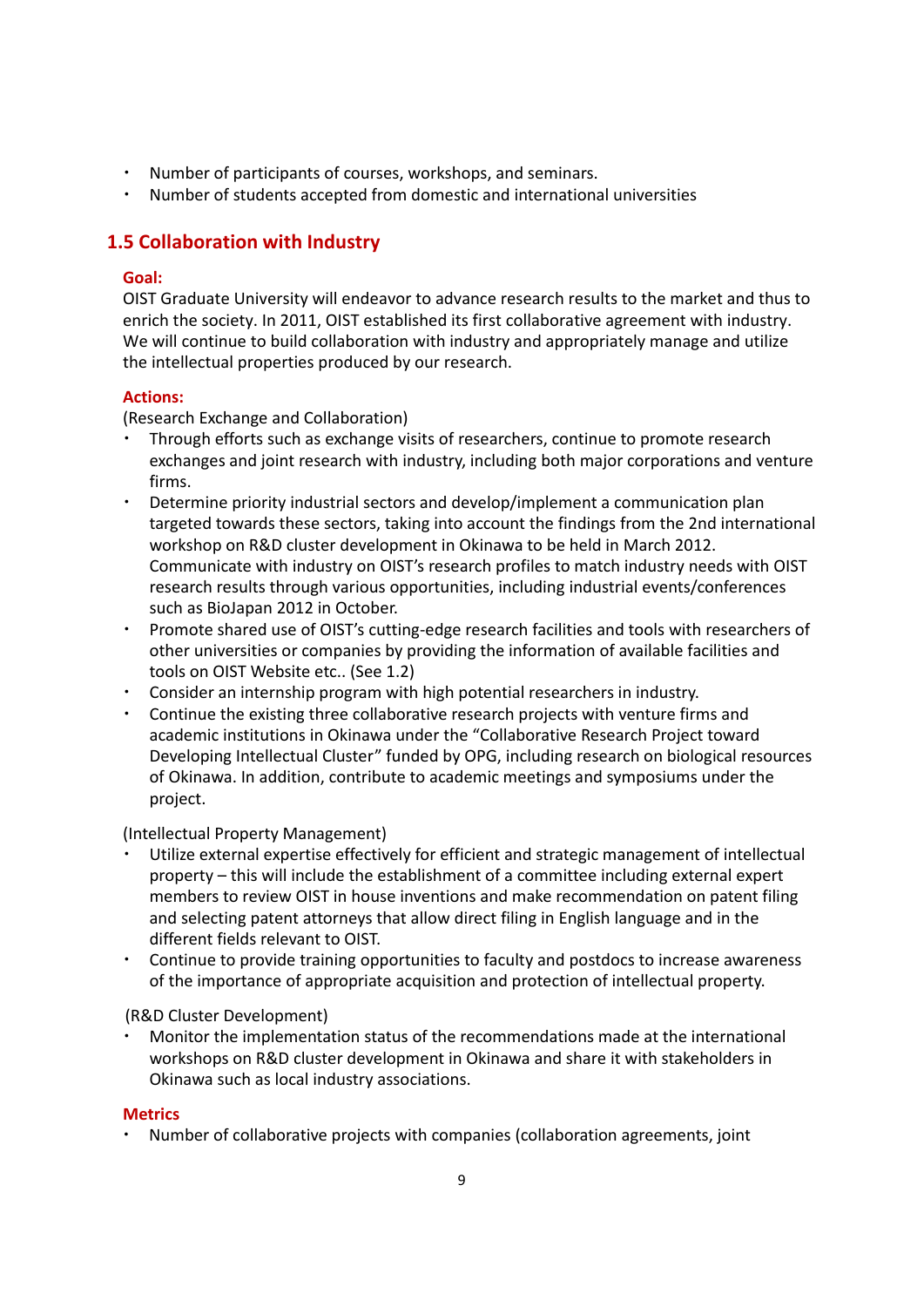research projects, commercialization of intellectual property, etc.)

## **Chapter 2 Governance & Administrative Transparency and Efficiency**

#### **2.1 Basic structures for governance and business operations**

#### **Goal:**

The Board of Governors (BOG), which consists mainly of non‐executive members based on the OIST SC Act and the OIST Bylaws unlike the case of most Japanese traditional institutions, takes ultimate responsibility for operation of the OIST SC and OIST Graduate University. The Board of Councilors (BOC) reviews the operations of the corporation with broad views of the society, including those of the local community. These two boards will play key roles together in ensuring effective and transparent governance of the OIST SC in accordance with pertinent Japanese laws and the OIST SC Bylaws. The CEO/President will continue to provide the leadership in the execution of the business plan and accountable to the BOG and the BOC. The governance of OIST SC especially features the appropriate relationship between these boards and the CEO/President. Auditors of the corporation will conduct rigorous audits to ensure appropriateness and efficiency of the operations of the corporation.

- Regular BOG and BOC meetings will be held in May, September and February. In the BOG meeting in May, the performance and achievements of FY2011 will be reported and evaluated. In addition, medium‐term strategies for future development will be discussed in the meeting (See 1.3).
- BOG and BOC has established subcommittees to ensure effectiveness of their functions. Activities of these subcommittees will receive sufficient administrative support. (Subcommittees of the BOG: Steering, Business and Finance, Research and Academics, Audit and Compliance, and (Ad‐hoc) Community Relations. Subcommittees of the BOC: University Management, Budget and Finance, Academics and Research and Sustainable Development for Okinawa.) A web or telephone conference system will continue to be utilized for the BOG and BOC meetings to enhance efficiency as well as promote active participation of governors and councilors who are in distant locations.)
- The CEO/President will continue to exercise leadership in all matters of daily operation of the OIST SC and the OIST Graduate University and ensure steady implementation of the business plan.
- Auditors will continue to conduct rigorous regular audits of all aspects of business operations, including budget execution, tendering and contracts, and the status of compliance, based on the Auditing Plan developed in advance while coordinating with internal audits and accounting audits, and conduct special audits in addition when deemed necessary. While keeping appropriate independence, Auditors will continue to maintain effective communications with the university management through the Vice President in charge and will be provided sufficient information and staffing necessary for conducting their duties. Result of Auditors' audit will be reflected in future operations through their reporting at BOG meetings, etc.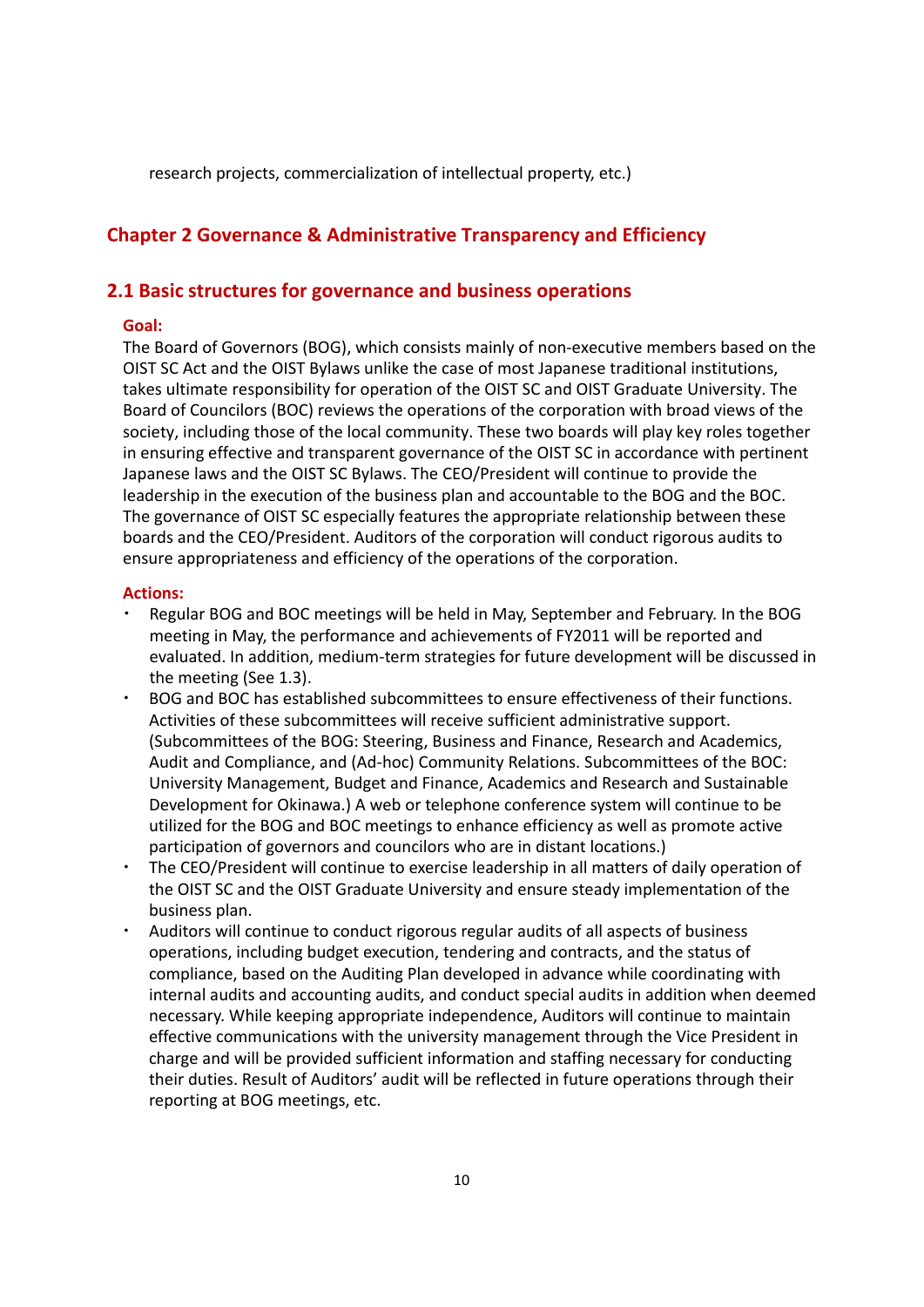#### **Goal:**

OIST Graduate University will continue to build and maintain the administrative organizations by which a world‐class international graduate university will be effectively administered. OIST Graduate University will keep close contact with the Cabinet Office (CAO) to be accountable for its budget execution and business operations to the Japanese Government.

#### **Actions:**

- Continue to strengthen the functions necessary for accepting students and expanding research activities, such as academic service and research support functions, and build appropriate organizational structures to cope with the increasing use of information technology while ensuring information security. On an organizational change or establishing a new position in the organization, clarify the roles and responsibilities of the new organization or positions. (See Attachment #2 for the organization chart as of February 2012.)
- Continue to hold regular (i.e. monthly, weekly and daily) meetings with the President/CEO, Provost/Vice CEO, Vice Presidents, and Chairperson of Faculty Assembly etc. to share information and review the status of business operations. In addition, hold all‐hands meetings as necessary.
- Maintain close communication with CAO through the Vice President in charge of governmental relations. In addition to making a monthly report of the budget execution status to the CAO, information such as the status of implementation of the Business Plan will be communicated to the CAO in the Quarterly Meeting started in January 2012.

## **2.2 Budget allocation and execution**

#### **Goal:**

On executing the budget including government subsidies, OIST Graduate University will establish a system to enable appropriate and effective allocation and execution of budget to fulfill its accountability to the government, sponsors, and general public.

- Continue to have budgetary units, which are the allocation/execution unit, consistent with the organizational structure of the university and allocate the necessary budget to implement the Business Plan to each budgetary unit.
- The budget allocation and reporting process using the ERP core-system will be stabilized. Each budget supervisor will have access to a monthly statement. The status of budget execution will be reported monthly to the President/CEO at the monthly Budget Review Meeting in order to ensure appropriate and integrated budget management including the Subsidy for Facilities. In addition, report the budget execution status to the CAO on monthly basis.
- ・ Continue to properly manage competitive research funds including KAKENHI (Grants‐in‐Aid for Scientific Research) in accordance with the rules provided to each grant under the Vice Provost for Research while coordinating with the Budget and Accounting Section.
- Continue to implement the procedures to comply with laws and University policy and rules – the procedure in budget execution includes reviews by the Vice President in charge of compliance when individual budget expenditures exceed a predetermined threshold.
- Conduct internal audit under the Vice President in charge of compliance, as well as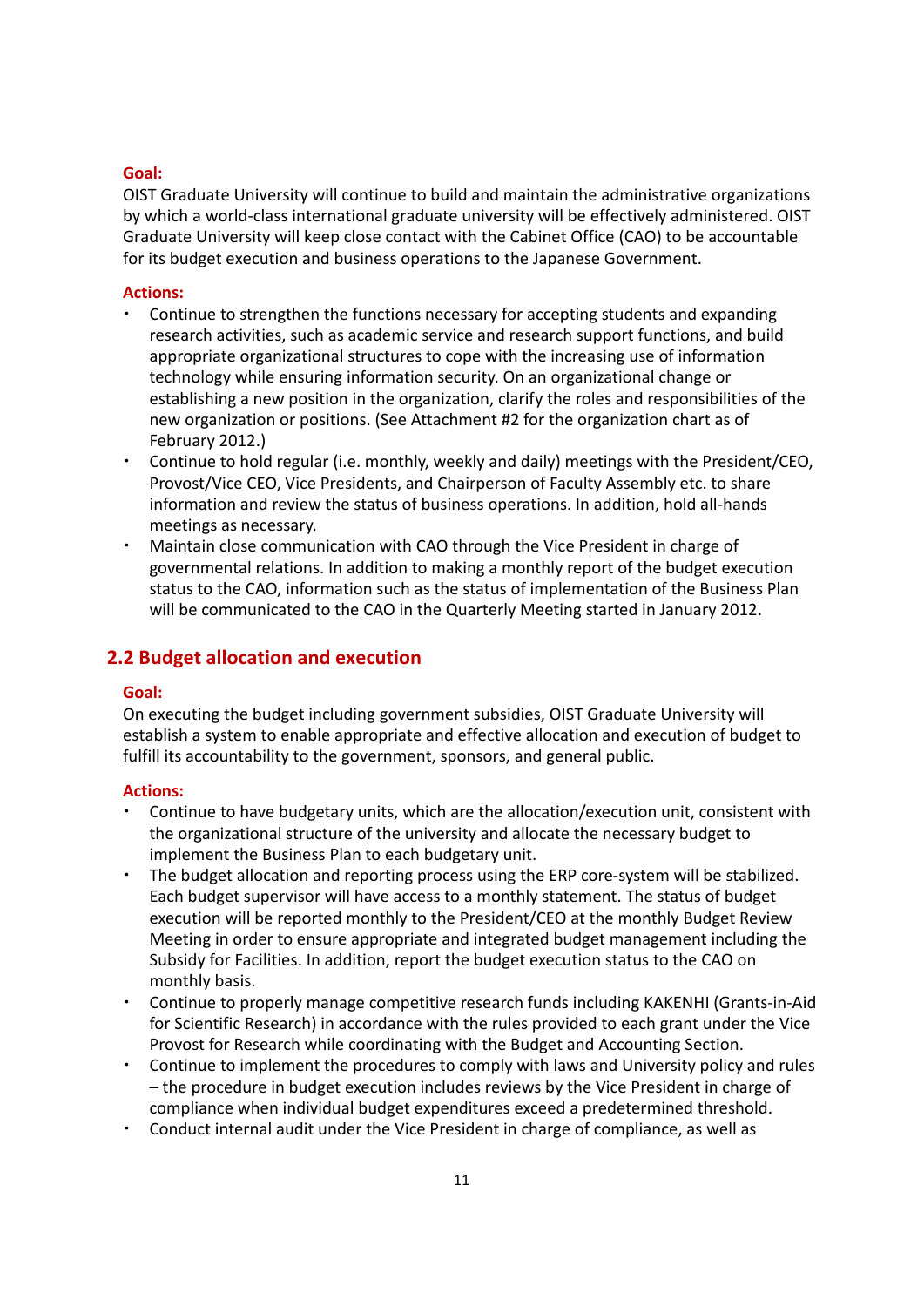develop human resources through sending our staff to training courses provided by government agencies, etc. on regular basis, to ensure proper contract, procurement and accounting procedures.

A committee consisting of external experts will review of contracts concluded by the University in order to ensure proper implementation of tendering. In addition, exert efforts in ensuring fair and transparent procurement through measures such as establishing a committee including external experts and having their review on specifications of large research tools/equipment for each purchase based on the University's policy and rules.

## **2.3 Efficiency of business operations**

#### **Goal:**

OIST Graduate University will continue its efforts to improve efficiency in its business operations.

#### **Actions:**

- Continue the efforts made by OIST PC to efficiently support research activities, such as promoting common/shared use of research equipment and tools (See 1.2) and utilizing the methods of unit price contracts and bulk purchase for research materials and reagents.
- ・ Constitute an internal project team for systematic review of administrative processes to identify sources of inefficiencies and streamline the administrative operations – among the goals; creating clear and easily accessible communication tools between administration and its users (operating manuals, training, etc.), strengthening administrative functions through better work organization and workload sharing, and reducing overtime hours.
- Contracts of the University shall be based on the principle of ensuring sufficient transparency and competitiveness, and in case of making a negotiated contract, thorough information disclosure will be ensured, such as by disclosing the reason for the negotiated contract. At the same time, review procurement policy, rules and procedures regularly from the perspectives of efficiency and simplicity.
- Collect reference data comparing prices of supplies and equipment etc. in Japan and abroad and use such data in direct negotiation with manufacturers to improve cost efficiency of purchasing.

#### **Metrics:**

- Reduction of costs by unit-price contracts and bulk purchase
- Increase of use of the internal supply store
- ・ Ratio of purchase contracts concluded through tendering or other competitive processes (number of contracts and amount).

#### **Goal:**

OIST Graduate University will make the most use of its facilities and equipment.

- ・ Establish the rules (eligibility, rent, etc.) and prepare the services for residents (shop, transportation, etc.) for the opening of Village Zone facilities scheduled from around June.
- Develop the policies for the efficient and proper management of the Auditorium and other facilities and promote external use of those facilities.
- Maintain minimum research facilities in Uruma, taking the progress of campus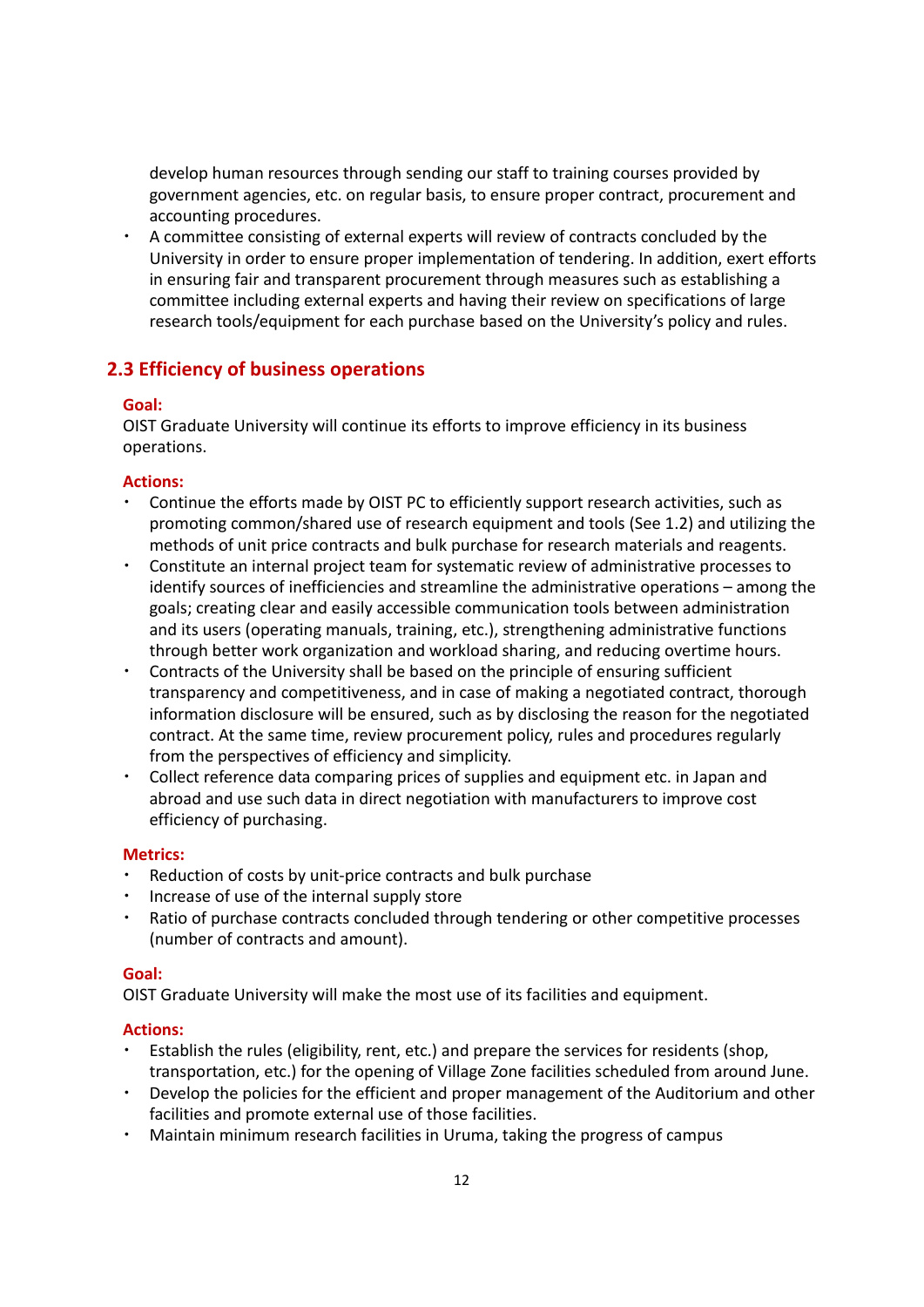development into account: Two facilities other than the Okinawa Technology Research Exchange Center in Uruma will be returned to the owner as soon as completing the relocation and restoring them to the original state.

## **2.4 Personnel management**

## **Goal:**

OIST Graduate University will recruit and retain qualified employees, which are essential for the university to achieve its goals sustainably, by providing internationally competitive compensation and benefits as well as training opportunities. At the same time, as a corporation operated largely with the subsidy from the Japanese Government, OIST Graduate University will make efforts to contain overall personnel costs and keep the employee's salary at a reasonable level consistent with expectations of tax‐payers, as well as ensuring accountability in such aspects.

#### **Actions:**

(Recruitment)

- Continue to endeavor to recruit and hire qualified persons for the important positions to administer an international university – i.e. Legal Counsel, Chief Information Officer, and Fund Raising Officer.
- ・ Continue to recruit qualified staff necessary to cope with new or expanded functions, such as student affairs and research support. In doing so, properly manage the headcounts and prevent the organization from expanding excessively, taking account of the trend among universities and similar institutions in Japan and abroad, in order to achieve an efficient and streamlined administrative sector.
- ・ Implement the equal opportunity policy to promote diversity at the workplace and to improve the gender balance among all job levels and categories.
- ・ Strengthen the relocation function; establishing a documented procedure and list of services that can be shared with new comers from the time of their enrolment, and networking with schools to increase the opportunities for children education and with potential employers to identify more options for spouse work.

## (Compensation)

- Continue to consider and introduce an appropriate compensation package that includes the new salary system to be implemented from April 2012. Under the new system, an appropriate salary range will be set for each job category reflecting factors such as salary levels of national government employees and those of academic institutions in and outside of Japan, and the amount of salary will be determined based on individual job performance etc. within the respective range. The new system will properly incorporate the 5 year plan to reduce the salary level, which OIST PC had been implementing. In addition, continue to examine appropriate retirement benefits in view of international standards, financial feasibility, and obtaining public understanding, to introduce a new program as necessary.
- Continue to study appropriate level of the Housing Allowance along with the preparation of use of the houses in the Village Zone on the campus.

(Training and evaluation)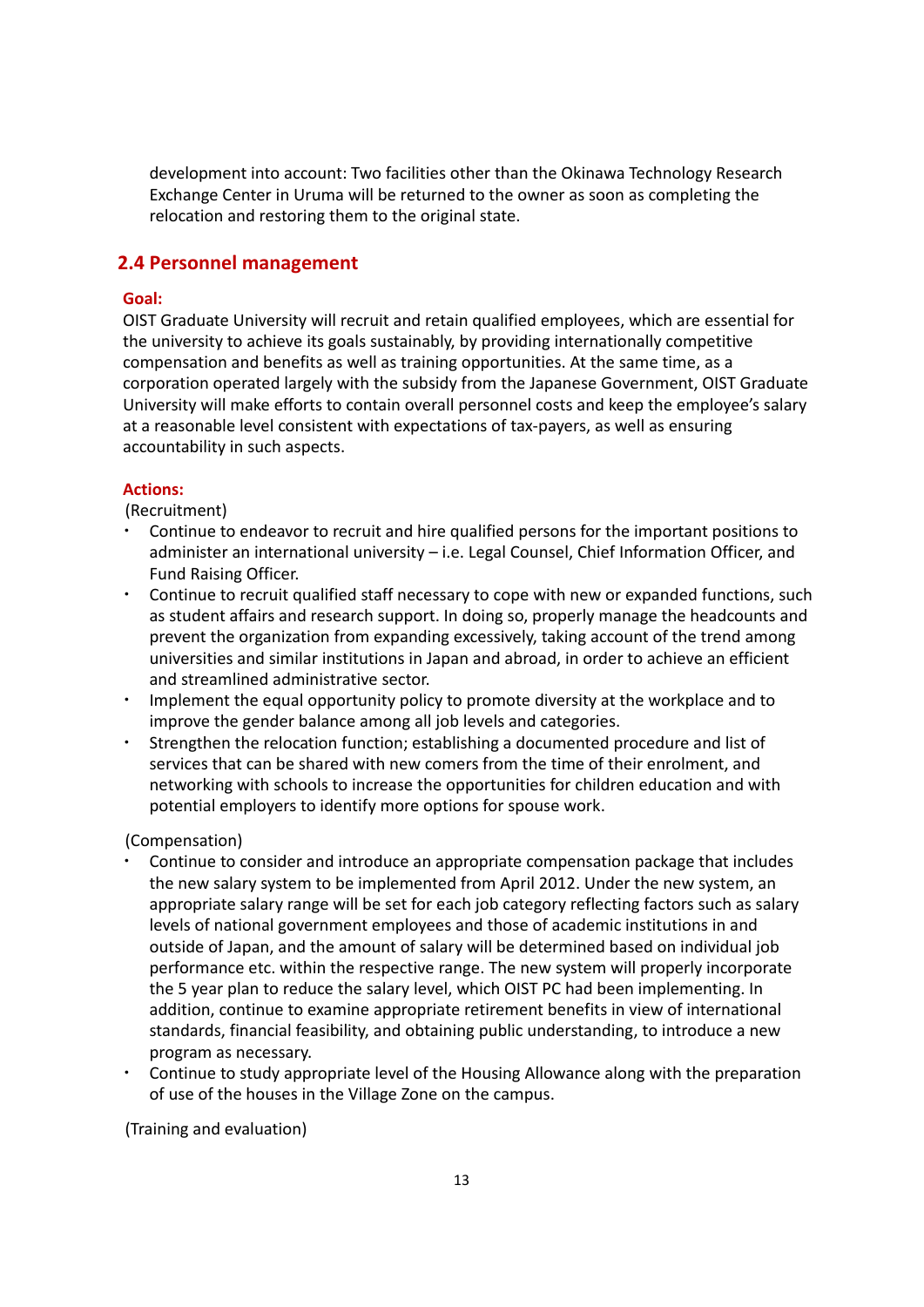- Following training needs analysis made in FY2011, design and implement a new corporate training program in complement to the job specific competency/expertise training plan.
- Initiate a career development plan for administrative staff, including provision of training opportunities and position rotations.
- Implement a performance evaluation system appropriate to the characters of each job category (faculty and administrative staff) while ensuring fairness and transparency. Also, reflect the evaluation results in employee salaries.

#### **Metrics:**

- Number of employees (by job categories, nationalities, and gender), by seniority
- Ratio of staff in administrative divisions to the total headcounts
- Ratio of labor costs to the total operational budget
- Salary Level of employees (average salary by job category)
- Number of employees taking training programs

## **2.5 Compliance**

#### **Goal:**

OIST Graduate University will establish a system to ensure compliance in all aspects of the university operations.

#### **Actions:**

- The Vice President for Administrative Compliance will continue to review the budget execution status and contracts exceeding a predetermined threshold as well as new and revised policies, rules and procedures from a view point of compliance.
- ・ Ensure appropriate creation, management and retention of documents concerning decision making and its processes in the operation, based on the Act concerning the Management of Public Documents (Act No. 66 of 2009) and University policy and rules that are developed accordingly.
- ・ Through audits by Auditors and internal audits carried out under the Vice President for Administrative Compliance, provide rigorous review of the status of compliance including the implementation of the policies and rules, and reflect the result as necessary.
- Continue to ensure that our research activities are compliant with pertinent laws and regulations by implementing relevant rules under the Vice Provost for Research.

## **2.6 Information Disclosure and Public Relations**

#### **Goal:**

OIST Graduate University will ensure transparency of academic and administrative operations and will be fully accountable to the general public. In addition, to obtain broad support for OIST Graduate University both from Japan and abroad and to increase worldwide recognition, we will communicate actively with various stakeholders and promote branding of the university.

## **Actions:**

Disclose the information appropriately on the OIST web site etc. to comply with the School Education Act (Act No. 26 of 1947) and the Act on Access to Information held by IAIs (Act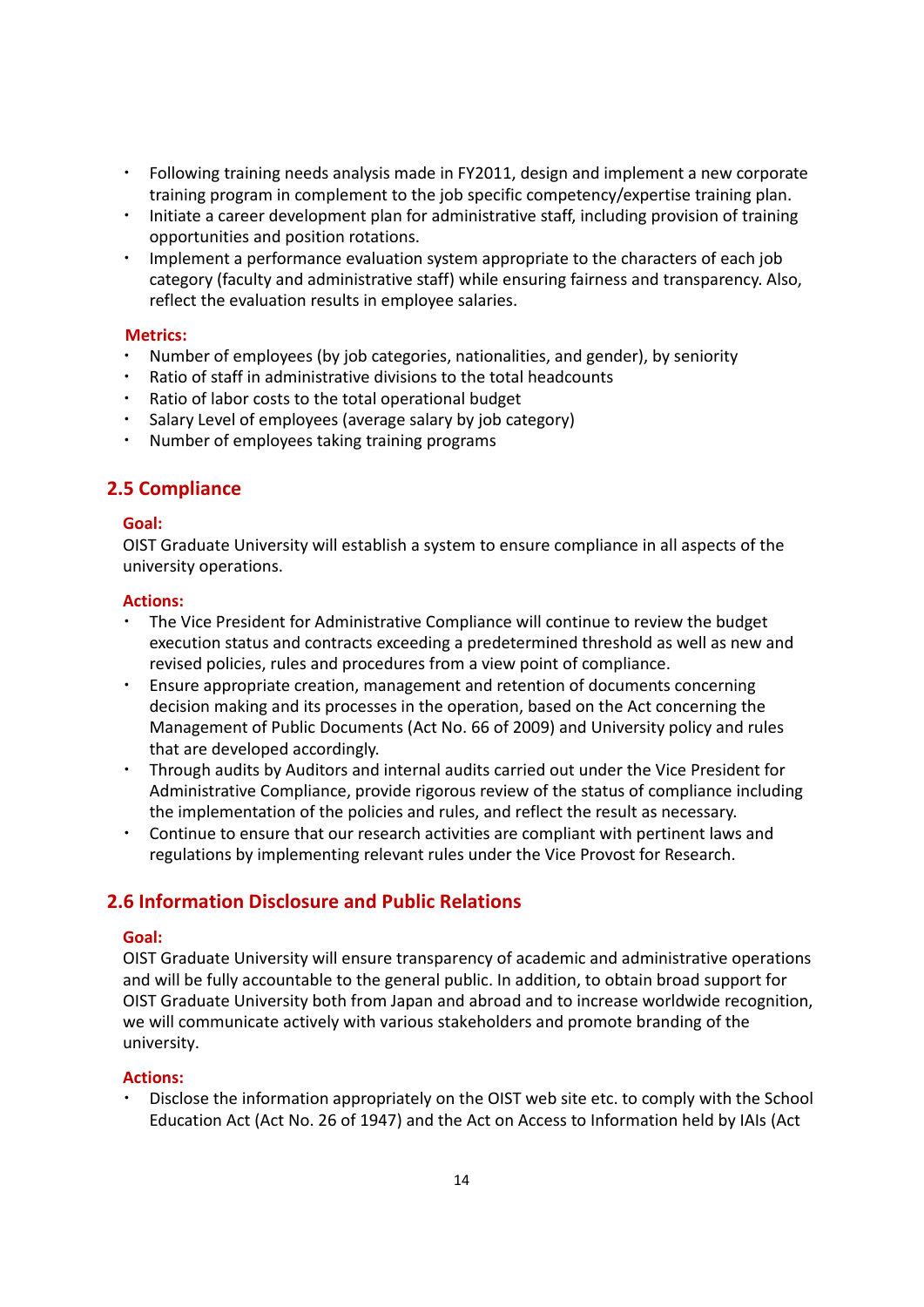No. 140 of 2001).

- ・ Communicate actively with domestic and international communities through effective means such as the new OIST web site, publications, press releases and press conferences.
- ・ Introduce the database of multimedia resources to allow more flexible searches on the website and efficient management of the resources.
- ・ Publish OIST financial statement after reformatting under the international standards to improve communication with potential donors and other financial institution.
- Publish the library of OIST Policies, Rules and Procedures on the website.

## **Chapter 3 Finance**

#### **Goal:**

In OIST PC's FY2011 (7 months from April to October 2012), the amount of external revenue reached 280 million yen, which is more than double of FY2010 (increased by 135 percent). OIST Graduate University will continue to broaden its financial basis strategically by increasing the amount of research grants, donations and other sources in aim of becoming more financially independent in the future. In particular, for the expenses such as student support, which require exceptional treatment during the initial years in funding including support from direct government funds, we will increase the ratio of external funding based on the principle that to self‐financed funds will be a major financial source for such expenses.

#### **Actions:**

(Grants)

- ・ Encourage application for research grants by actively collecting and providing information of research grants in Japan and abroad to researchers.
- Hold seminars on writing competitive grant proposals and introduce internal review and/or consultation of proposals to increase the amount of research funding from competitive grants. Considering the international nature of the university, enhance the support function for non‐Japanese researchers in applying for domestic grants, such as by providing information in English.
- ・ Conduct institutional studies to apply for competitive grants to support institutions (for research and/or education) actively.

(Donations)

- Apply for the status of a Specified Public Service Corporation (for tax-deductible contributions. This is the Japanese version of US 501(c) organization) by MEXT and the designated donation program operated by the Promotion and Mutual Aid Corporation for Private Schools of Japan, so that donors will be eligible for preferential treatments equivalent to that for donations to the national universities.
- Continue to develop medium and long term strategies of fund raising based on the information concerning consultants collected in FY2011. Take measures to utilize a foundation established to receive donation in the United States. (See 1.5 for measures to collaborate with Industry)

#### **Metrics:**

- ・ Increase of application for research grants
- ・ Increase of awarded research grants (number and amount)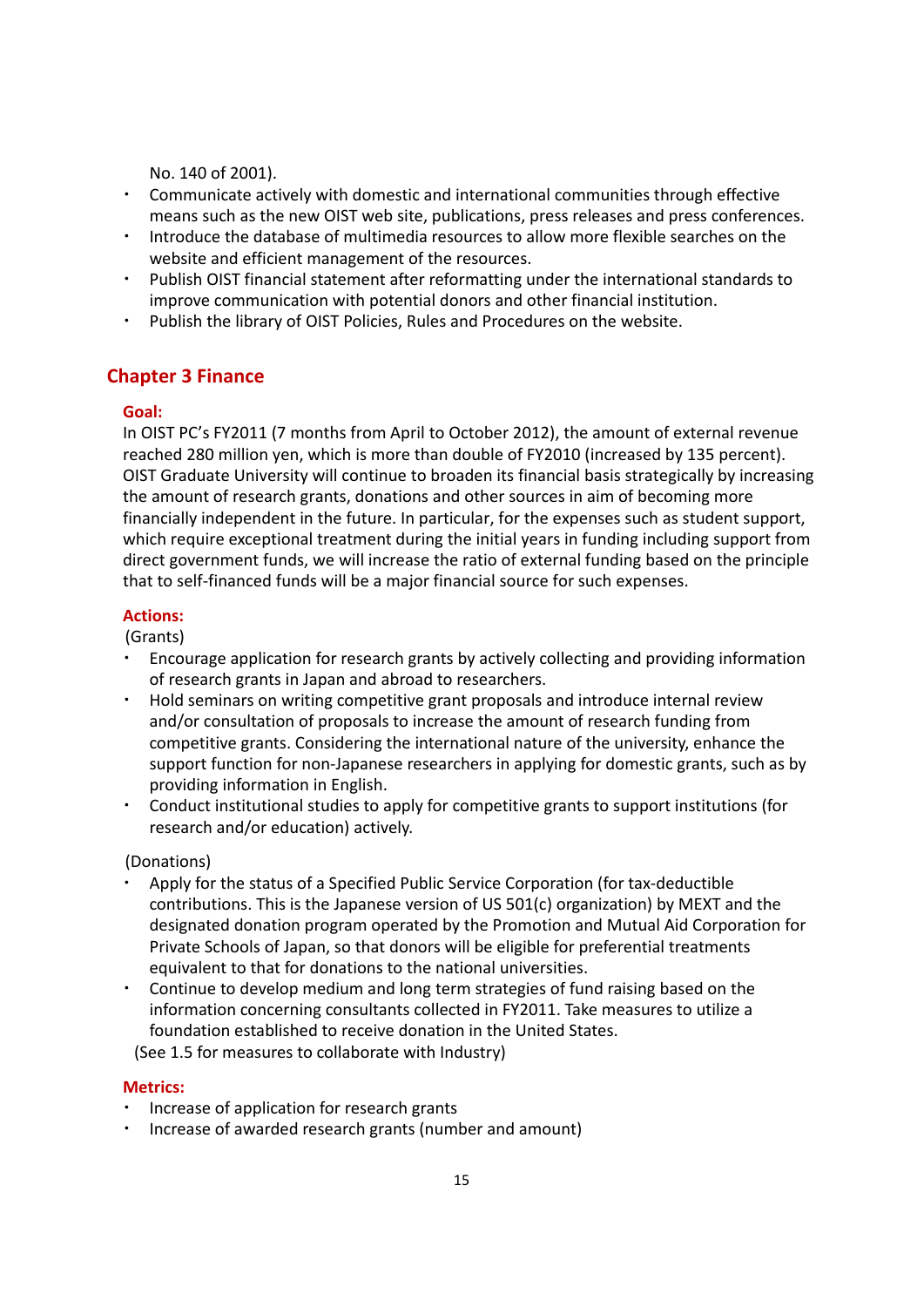・ Increase of the external funding (total amount and breakdown)

## **Chapter 4 Contribution to Self‐sustainable Development of Okinawa**

#### **Goal:**

The new Okinawa development policy will be implemented from FY2012. OIST Graduate University will contribute to the promotion and self‐sustainable development of Okinawa through strong academia‐industry‐government partnership and various activities to achieve one of its objectives stipulated in the OIST SC Act. In addition, OIST will work closely with academic institutions in Okinawa, such as the University of the Ryukyus and the Okinawa National College of Technology. Also, OIST will continue to enhance collaboration and communication with the local community and local schools and develop the campus as a center for cultural and community activities.

#### **Actions:**

(Repeated items concerning promotion of research and development of R&D cluster)

- Promote cross-disciplinary research through the special framework (Okinawa Promotion Education and Research Project)(See 1.2)
- Promote collaborative project with local companies. (See 1.5)
- Monitor the implementation status of the recommendations made by the R&D Cluster Workshops and share it with stakeholders in Okinawa. (See 1.5) (For other items to promote collaboration with industry, please refer to 1.5.)

(Networking with local institutions and communities)

- Make institutional efforts in promoting scientific collaboration with academic institutions in Okinawa through joint seminars, sharing seminar information, joint research projects, and co‐use of research facilities.
- ・ Encourage group or individual visits from the local community (including companies and associations etc.) to the OIST campus.
- ・ Hold the 3rd Open Campus Day at the OIST Campus.
- Invite school children in Okinawa to the OIST campus to give them the opportunities to see and learn about cutting‐edge research facilities, with the aim of increasing their interests in academic and professional careers in science and technology. In particular, promote the campus visit program for all senior high‐schools in Okinawa in close collaboration with the Okinawa Board of Education and individual schools.
- Continue to arrange lectures by OIST faculty for all junior high-school students in Onna-son and talks by BOG members including Nobel Prize laureates for senior high‐school students in Okinawa.
- Continue to organize the science school for local elementary school students in collaboration with Onna‐son.
- ・ Organize cultural events, including those to be held in the Auditorium, which will be completed in March 2012, to make the campus open to the local community as well as inspire the creativity of scientists.

(Others matters concerning Okinawa development)

・ Play an active role in surrounding community development led by OPG, in close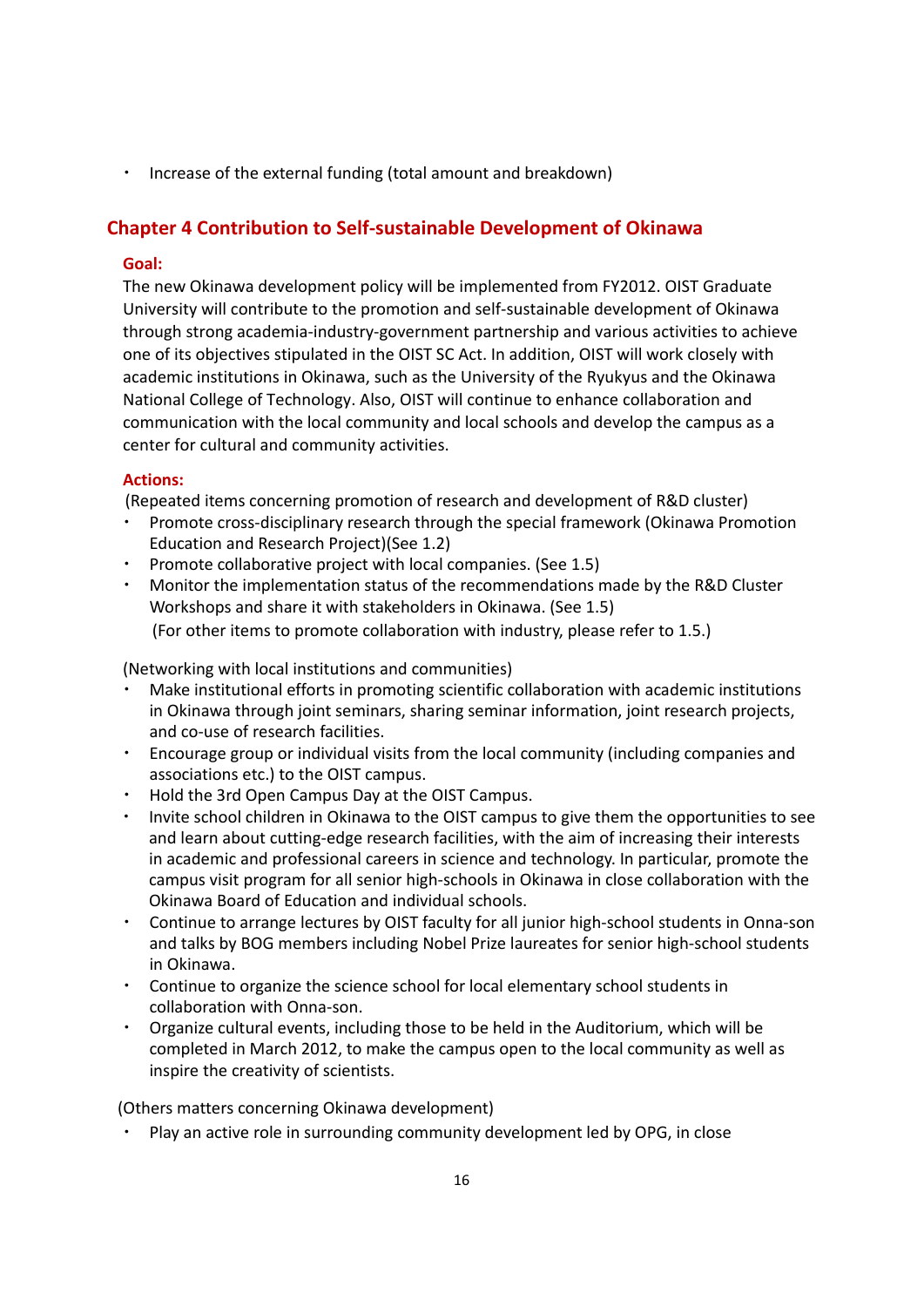collaboration with OPG, Onna‐son, and other related municipalities.

- Employ talented people from Okinawa wherever possible.
- Endeavor to make clear and understandable explanation about the contribution made by the OIST Graduate University to Okinawa at various occasions.

#### **Metrics:**

- Number of collaborative projects with local institutions
- Number of visits and visitors (including visitors on the Open Campus Day)
- Number of local students who visited the campus
- Number of lectures and talks for local students
- Number of employees from Okinawa (researchers and staff)

## **Chapter 5 University Campus and Community Development; Safety and Environment Protection**

## **5.1 Campus Development**

#### **Goal:**

OIST Graduate University will continue to develop the campus as planned.

#### **Actions:**

- ・ Start the use of Laboratory 2 and Auditorium. Carry out the detailed design work for Laboratory 3.
- ・ Continue to construct the houses for faculty, students etc. and other facilities in Village Zone, in a planned manner, under a partnership with a private developer. (Scheduled to construct approx. 130 units by spring 2013 in the first construction phase.)
- Based on the Act for Promoting Proper Tendering and Contracting for Public Works (Act No. 127 of 2000), continue to promote disclose of pre‐ and post‐ tendering and contract information such as tendering schedule and result, etc. to ensure transparency.

## **5.2 University Community and Education/Childcare Services**

#### **Goal:**

OIST will facilitate the development of the University community that includes staff, students, and their families, which is an important factor for the success of the University operation. OIST Graduate University will improve the education and childcare environment available to OIST employees.

## **Actions:**

(Developing the University Community)

Continue to take measures to enhance wellbeing of the OIST community including staff and their families, such as by implementing welfare programs, providing the information regarding the life in Okinawa and supporting initiatives (OIST Welcome Club etc.) and events organized by staff and families.

(Education and Childcare Services for OIST Family)

Continue the efforts to improve the educational environment for children of employees and students by increasing the opportunities of taking classes in English, in collaboration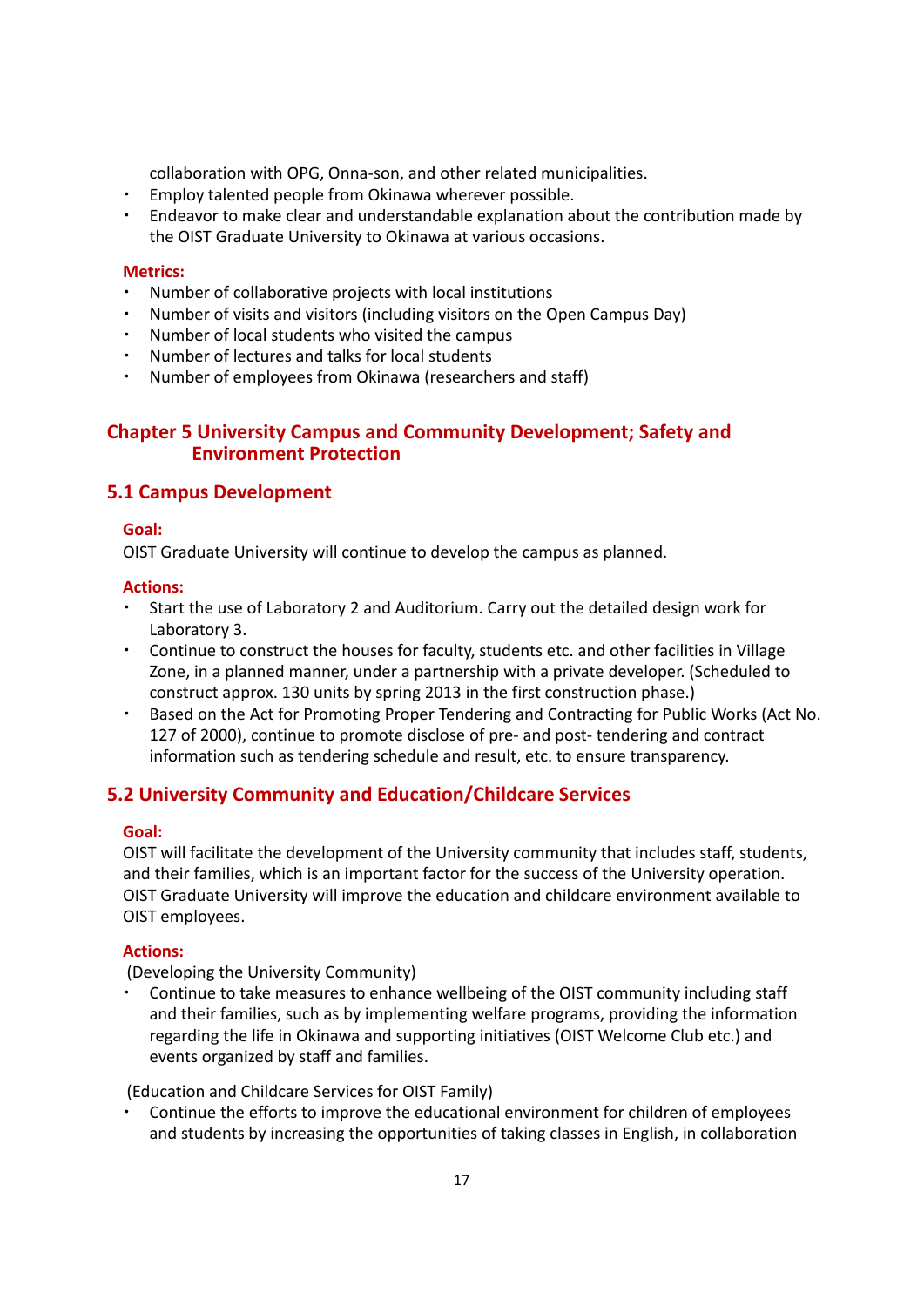with OPG, Onna-son and other surrounding communities.

・ Consider an interim plan for the child development facility on campus to start the service as soon as possible. At the responsible section/office for welfare programs, collect data and analyze various needs of OIST faculty, staff, and students to strengthen the service further.

(Student Support)

Establish student support services and general welfare activities to promote a positive social and psychological environment for students. (Repeated. See 1.1)

## **5.3 Safety and Environment Protection**

## **Goal:**

OIST Graduate University will take necessary measures to control risks, prevent disasters and protect the safety of employees, students and visitors.

#### **Actions:**

- Develop a risk management plan to help to deal with the variety of risks concerning university operations.
- Identify necessary safety trainings for employees and students and implement them.
- ・ Enhance the sustainability of the campus under natural disasters in collaboration with Onna‐son, and continue to study a possibility to offer the campus to local residents for evacuation under disasters.

## **Goal:**

OIST Graduate University will conduct its business in an environmentally friendly manner.

- ・ Promote use of recyclable products.
- ・ Continue to monitor and optimize operations to minimize volume of greenhouse gas emission and energy consumption.
- Minimize environmental impact on surrounding waters through providing measures such as enhancing the proper use and management of the water recycling system. In addition, prevent impact to local aquifers.
- For various construction works associated to facility development, provide sufficient measures such as installation of turbid water treatment plan to prevent red soil run off.
- Manage campus facilities and landscaping to preserve natural balance and protect indigenous species.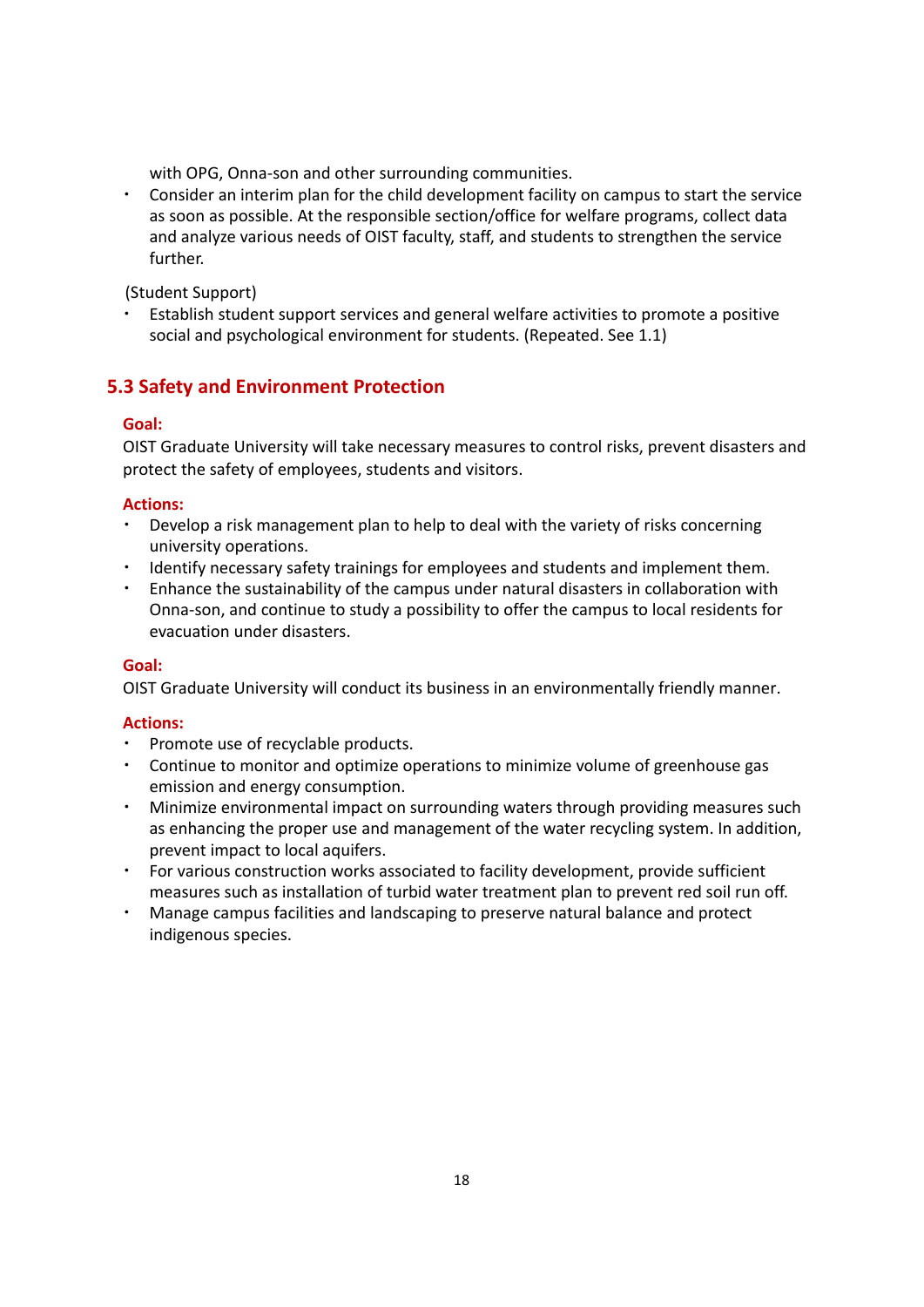## Research Units (as of February 1, 2012)

| <b>Unit Name</b> |                                                                | Faculty                               | <b>Unit Name</b> |                                                                                             | Faculty                      |
|------------------|----------------------------------------------------------------|---------------------------------------|------------------|---------------------------------------------------------------------------------------------|------------------------------|
| 1                | <b>Biodiversity and</b><br><b>Biocomplexity Unit</b>           | Dr. Evan P.Economo                    | 23               | Marine Biophysics Unit                                                                      | Dr. Satoshi Mitarai          |
| $\overline{2}$   | Brain Mechanism for<br><b>Behavior Unit</b>                    | Dr. Gordon Arbuthnott                 | 24               | <b>Mathematical Biology Unit</b>                                                            | Dr. Robert Sinclair          |
| 3                | <b>Biological Systems Unit</b>                                 | Dr. Igor Goryanin                     | 25               | Microbiology and<br><b>Biochemistry of Secondary</b><br>Metabolites Unit                    | Dr. Holger Jenke-Ko          |
| 4                | Chemistry and Chemical<br><b>Bioengineering Unit</b>           | Dr. Fujie Tanaka                      | 26               | Molecular Cryo-Electron<br>Microscopy Unit                                                  | Dr. Matthias Wolf            |
| 5                | <b>Collective Interactions Unit</b>                            | Dr. Mahesh Bandi                      | 27               | <b>Molecular Genetics Unit</b>                                                              | Dr. Sydney Brenner           |
| 6                | <b>Cellular and Molecular</b><br><b>Synaptic Function Unit</b> | Dr. Tomoyuki Takahashi                | 28               | <b>Marine Genomics Unit</b>                                                                 | Dr. Noriyuki Satoh           |
| 7                | Computational<br>Neuroscience Unit                             | Dr. Erik De Schutter                  | 29               | Mathematical and<br>Theoretical Physics Unit                                                | Dr. Shinobu Hikami           |
| 8                | Cell Signal Unit                                               | Dr. Tadashi Yamamoto                  | 30               | <b>Neural Computation Unit</b>                                                              | Dr. Kenji Doya               |
| 9                | Developmental<br>Neurobiology Unit                             | Dr. Ichiro Masai                      | 31               | Nanoparticles by Design for<br>Nanotechnology and<br><b>Biomedical Applications</b><br>Unit | Dr.Mukhles Ibrahin<br>Sowwan |
| 10               | Developmental Signalling<br>Unit                               | Dr. Mary Ann Price                    | 32               | Neuronal Mechanism for<br><b>Critical Period Unit</b>                                       | Dr. Yoko<br>Yazaki-Sugiyama  |
| 11               | <b>Ecology and Evolution Unit</b>                              | Dr. Alexander Sergeyevich<br>Mikheyev | 33               | Neurobiology Research Unit                                                                  | Dr. Jeff Wickens             |
| 12               | <b>Electron Microscopy Unit</b>                                | Dr. Akira Tonomura                    | 34               | Unit on Neural Systems and<br>Behavior                                                      | Dr. Masaki Isoda             |
| 13               | <b>Energy Materials and</b><br>Surface Sciences Unit           | Dr. Yabing Qi                         | 35               | Open Biology Unit                                                                           | Dr. Hiroaki Kitano           |
| 14               | <b>Fluid Mechanics Unit</b>                                    | Dr. Pinaki Chakraborty                | 36               | <b>Optical Neuroimaging Unit</b>                                                            | Dr. Bernd Kuhn               |
| 15               | Formation and Regulation<br>of Neuronal Connectivity<br>Unit   | Dr. David Van Vactor                  | 37               | Physics and Biology Unit                                                                    | Dr. Jonathan Miller          |
| 16               | Femtosecond Spectroscopy<br>Unit                               | Dr. Keshav Dani                       | 38               | Plant Epigenetics Unit                                                                      | Dr. Hidetoshi Saze           |
| 17               | Genomics and Regulatory<br><b>Systems Unit</b>                 | Dr. Nicholas M. Luscombe              | 39               | <b>Quantum Dynamics Unit</b>                                                                | Dr. Denis Konstanti          |
| 18               | G0 Cell Unit                                                   | Dr. Mitsuhiro Yanagida                | 40               | Quantum Systems Unit                                                                        | Dr. Thomas Busch             |
| 19               | Human Developmental<br>Neurobiology Unit                       | Dr. Gail Tripp                        | 41               | Quantum Wave Microscopy<br>Unit                                                             | Dr. Tsumoru Shinta           |
| 20               | <b>Information Processing</b><br><b>Biology Unit</b>           | Dr. Ichiro Maruyama                   | 42               | <b>Structural Cellular Biology</b><br>Unit                                                  | Dr. Ulf Skoglund             |
| 21               | <b>Integrative Systems Biology</b><br>Unit                     | Dr. Tatiana Marquez-Lago              | 43               | Trans-Membrane<br><b>Trafficking Unit</b>                                                   | Dr. Fadel Samatey            |
| 22               | Light-Matter Interactions<br>Unit                              | Dr. Sile Nic Chormaic                 | 44               | Theory of Quantum Matter<br>Unit                                                            | Dr. Nic Shannon              |
|                  |                                                                |                                       |                  |                                                                                             |                              |

| Faculty                               |    |                                                                                             | Faculty                      |  |
|---------------------------------------|----|---------------------------------------------------------------------------------------------|------------------------------|--|
| Dr. Evan P. Economo                   | 23 | Marine Biophysics Unit                                                                      | Dr. Satoshi Mitarai          |  |
| Dr. Gordon Arbuthnott                 | 24 | <b>Mathematical Biology Unit</b>                                                            | Dr. Robert Sinclair          |  |
| Dr. Igor Goryanin                     | 25 | Microbiology and<br><b>Biochemistry of Secondary</b><br><b>Metabolites Unit</b>             | Dr. Holger Jenke-Kodama      |  |
| Dr. Fujie Tanaka                      | 26 | Molecular Cryo-Electron<br>Microscopy Unit                                                  | Dr. Matthias Wolf            |  |
| Dr. Mahesh Bandi                      | 27 | <b>Molecular Genetics Unit</b>                                                              | Dr. Sydney Brenner           |  |
| Dr. Tomoyuki Takahashi                | 28 | <b>Marine Genomics Unit</b>                                                                 | Dr. Noriyuki Satoh           |  |
| Dr. Erik De Schutter                  | 29 | Mathematical and<br>Theoretical Physics Unit                                                | Dr. Shinobu Hikami           |  |
| Dr. Tadashi Yamamoto                  | 30 | <b>Neural Computation Unit</b>                                                              | Dr. Kenji Doya               |  |
| Dr. Ichiro Masai                      | 31 | Nanoparticles by Design for<br>Nanotechnology and<br><b>Biomedical Applications</b><br>Unit | Dr.Mukhles Ibrahim<br>Sowwan |  |
| Dr. Mary Ann Price                    | 32 | Neuronal Mechanism for<br><b>Critical Period Unit</b>                                       | Dr. Yoko<br>Yazaki-Sugiyama  |  |
| Dr. Alexander Sergeyevich<br>Mikheyev | 33 | Neurobiology Research Unit                                                                  | Dr. Jeff Wickens             |  |
| Dr. Akira Tonomura                    | 34 | Unit on Neural Systems and<br>Behavior                                                      | Dr. Masaki Isoda             |  |
| Dr. Yabing Qi                         | 35 | Open Biology Unit                                                                           | Dr. Hiroaki Kitano           |  |
| Dr. Pinaki Chakraborty                | 36 | <b>Optical Neuroimaging Unit</b>                                                            | Dr. Bernd Kuhn               |  |
| Dr. David Van Vactor                  | 37 | Physics and Biology Unit                                                                    | Dr. Jonathan Miller          |  |
| Dr. Keshav Dani                       | 38 | <b>Plant Epigenetics Unit</b>                                                               | Dr. Hidetoshi Saze           |  |
| Dr. Nicholas M. Luscombe              | 39 | <b>Quantum Dynamics Unit</b>                                                                | Dr. Denis Konstantinov       |  |
| Dr. Mitsuhiro Yanagida                | 40 | Quantum Systems Unit                                                                        | Dr. Thomas Busch             |  |
| Dr. Gail Tripp                        | 41 | <b>Quantum Wave Microscopy</b><br>Unit                                                      | Dr. Tsumoru Shintake         |  |
| Dr. Ichiro Maruyama                   | 42 | <b>Structural Cellular Biology</b><br>Unit                                                  | Dr. Ulf Skoglund             |  |
| Dr. Tatiana Marquez-Lago              | 43 | Trans-Membrane<br><b>Trafficking Unit</b>                                                   | Dr. Fadel Samatey            |  |
| Dr. Sile Nic Chormaic                 | 44 | Theory of Quantum Matter<br>Unit                                                            | Dr. Nic Shannon              |  |
|                                       | 45 | Continuum Physics Unit                                                                      | Dr. Gustavo Gioia            |  |
|                                       |    |                                                                                             | <b>Unit Name</b>             |  |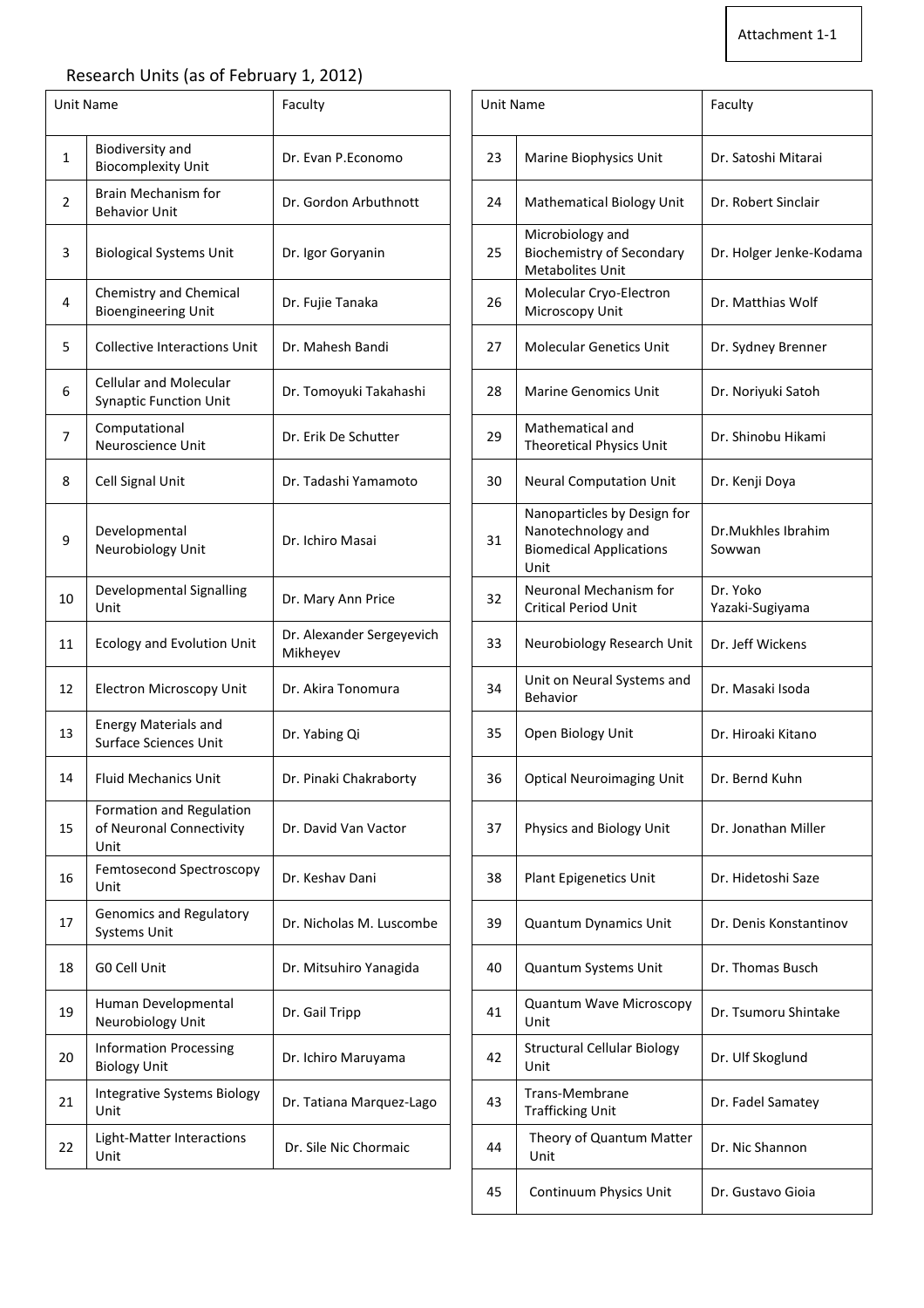## Overview of Scientific Research at the OIST Graduate University

The OIST graduate education and research program is cross-disciplinary and aims to be at the leading edge of research in science and technology, including the Life Sciences, the Physical Sciences, and Mathematics. 44 Research Units have been launched so far, with research in five major areas of Neuroscience, Molecular, Cell, and Developmental Biology, Mathematical and Computational Sciences, Environmental and Ecological Sciences, as well as Physics and Chemistry.

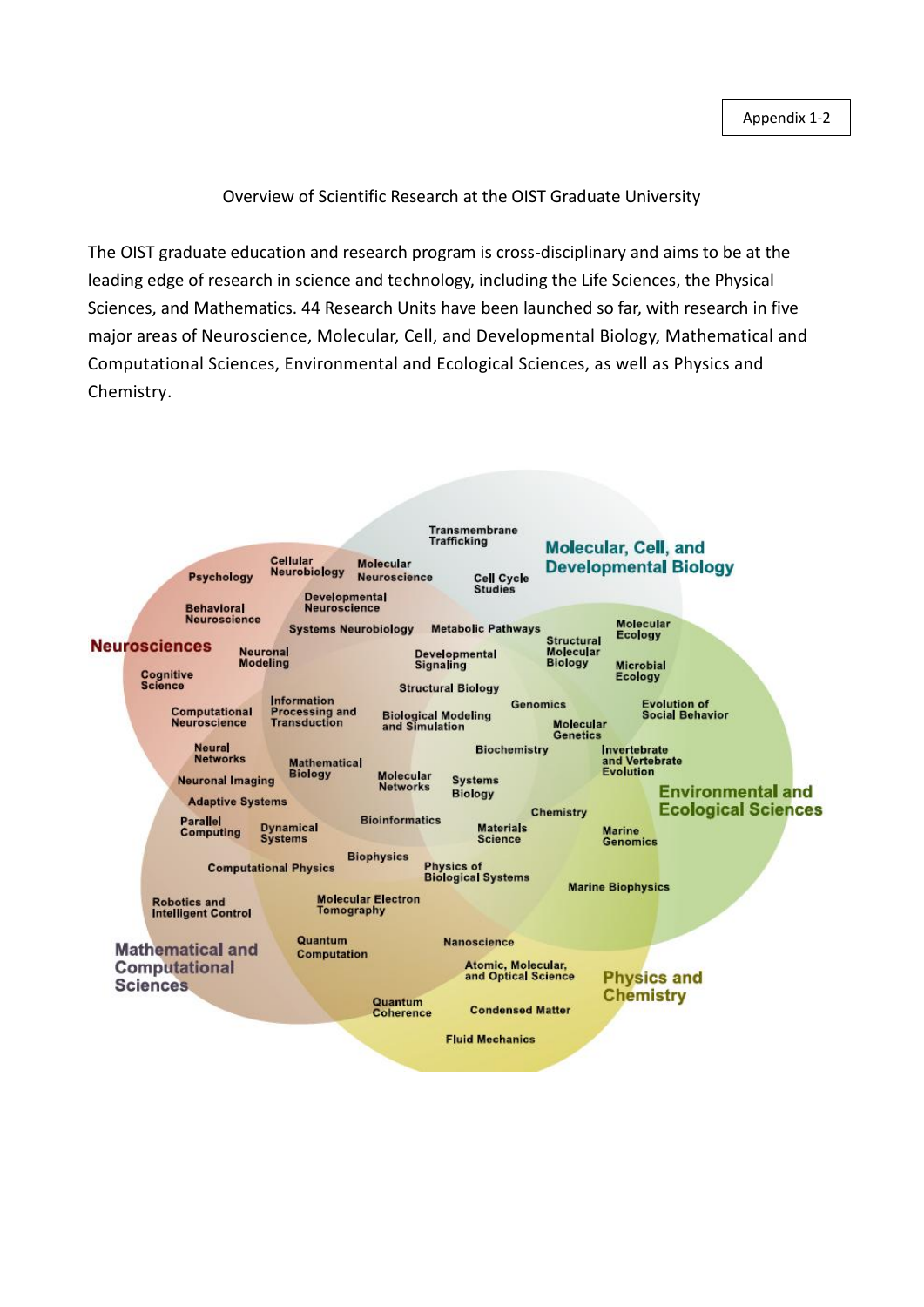## 沖縄科学技術大学院大学学園組織図 OIST School Corporation Organizational Chart

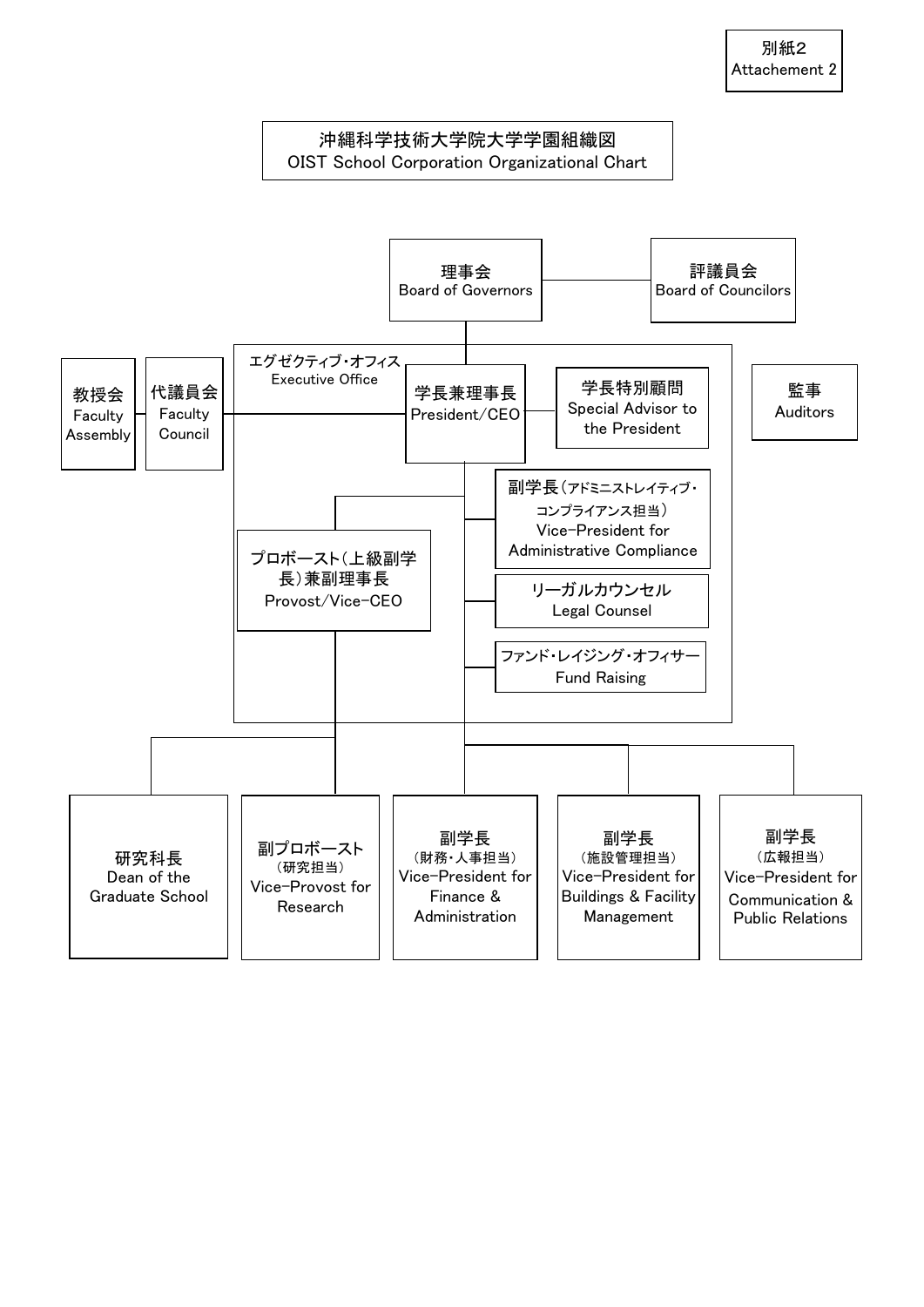## FY2012 Income and expenditure budget statement

| Revenues               |                       | (UNIL: NYBN)<br>Expenses                     |                       |  |  |
|------------------------|-----------------------|----------------------------------------------|-----------------------|--|--|
| FY2012                 |                       |                                              | FY2012                |  |  |
| Items                  | <b>Budget Amounts</b> | Items                                        | <b>Budget Amounts</b> |  |  |
|                        |                       |                                              |                       |  |  |
| Subsidy for Operations |                       | 9,683,890 Personnel Expense                  | 3,313,119             |  |  |
| Subsidy for Facilities |                       | 694,000 Academic related Expense             | 456,576               |  |  |
| Other Revenues         |                       | 270,000 Education & Research related Expense | 3.349,128             |  |  |
|                        |                       | <b>Common Resource Expense</b>               | 2,157,420             |  |  |
|                        |                       | Administrative Expense                       | 677,647               |  |  |
|                        |                       | Construction Expense                         | 694,000               |  |  |
|                        |                       |                                              |                       |  |  |
|                        |                       |                                              |                       |  |  |
|                        |                       |                                              |                       |  |  |
|                        |                       |                                              |                       |  |  |
|                        |                       |                                              |                       |  |  |
|                        |                       |                                              |                       |  |  |
|                        |                       |                                              |                       |  |  |
|                        |                       |                                              |                       |  |  |
|                        |                       |                                              |                       |  |  |
|                        |                       |                                              |                       |  |  |
|                        |                       |                                              |                       |  |  |
|                        |                       |                                              |                       |  |  |
|                        |                       |                                              |                       |  |  |
|                        |                       |                                              |                       |  |  |
|                        |                       |                                              |                       |  |  |
|                        |                       |                                              |                       |  |  |
|                        |                       |                                              |                       |  |  |
| Total                  | 10,647,890            | Total                                        | 10,647,890            |  |  |

 $\mathcal{A}$ 

 $f$  linit  $\cdot$  K van  $\lambda$ 

 $\ddot{\phantom{a}}$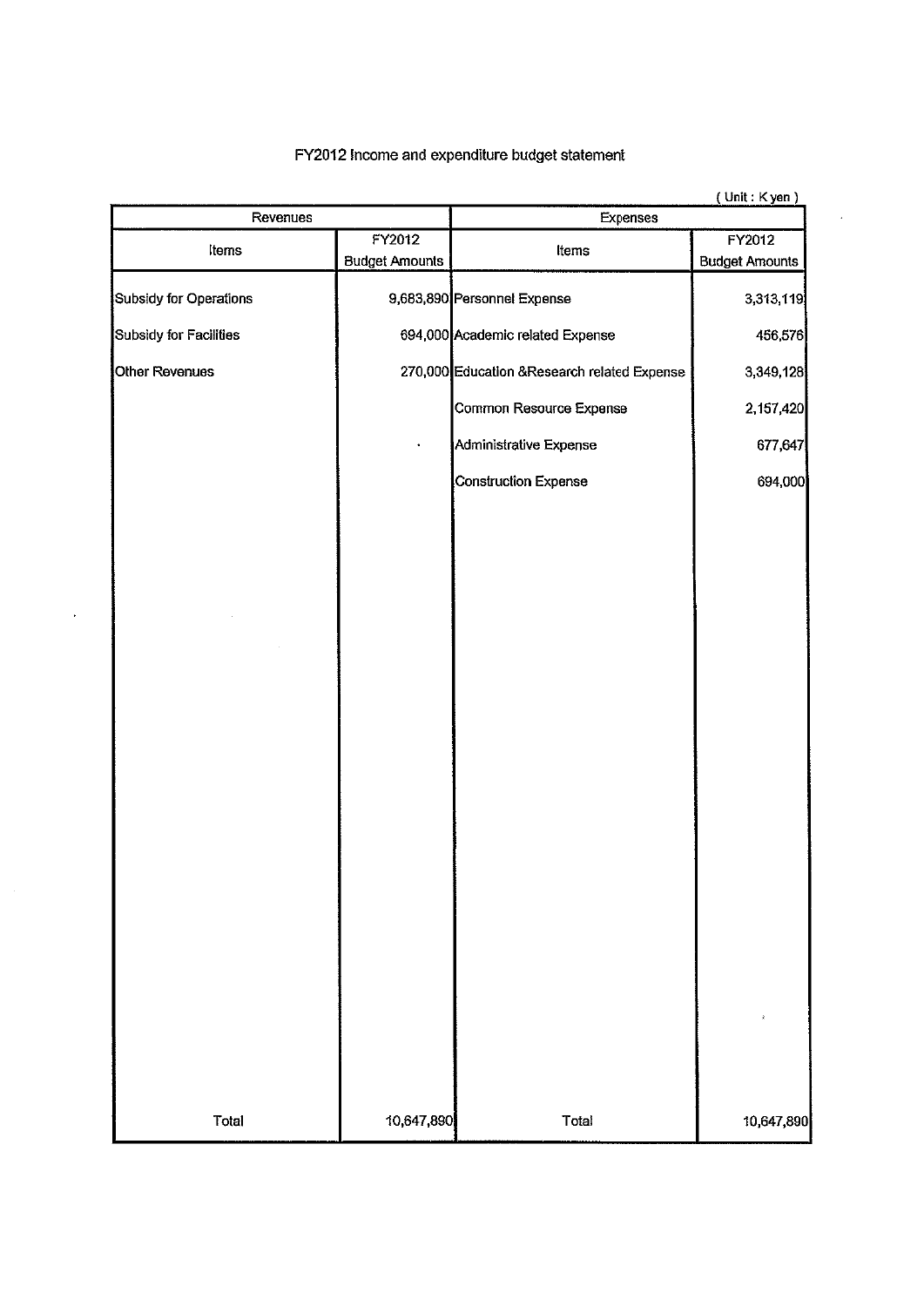## Projected Balance Sheet (March 31, 2012)

## $(\text{Unit:thousand jpy})$

| Assets |                                                                                                                |                               |                     |            |            |
|--------|----------------------------------------------------------------------------------------------------------------|-------------------------------|---------------------|------------|------------|
| L      | Fixed assets                                                                                                   |                               |                     |            |            |
|        | 1 Tangible fixed assets                                                                                        |                               |                     |            |            |
|        | Land                                                                                                           |                               | 1,659,667           |            |            |
|        | <b>Buildings</b>                                                                                               | 20,135,688                    |                     |            |            |
|        | Accumulated depreciation on Buildings                                                                          | $\triangle$ 399,588           | 19,736,100          |            |            |
|        | Structures                                                                                                     | 5,603,788                     |                     |            |            |
|        | Accumulated depreciation on Structures                                                                         | $\triangle$ 81,569            | 5,522,219           |            |            |
|        | Machinery<br>Accumulated depreciation on Machinery                                                             | 367,166<br>$\triangle$ 16,034 | 351,132             |            |            |
|        | Equipment                                                                                                      | 5,632,210                     |                     |            |            |
|        | Accumulated depreciation on Equipment                                                                          | $\triangle$ 642,915           | 4,989,295           |            |            |
|        | Libraries                                                                                                      |                               | 6,250               |            |            |
|        | Vehicle and transportation equipment                                                                           | 8,721                         |                     |            |            |
|        | Accumulated depreciation on Vehicle                                                                            | $\triangle$ 1,211             | 7,509               |            |            |
|        | and transportation equipment                                                                                   |                               |                     |            |            |
|        | Construction in progress                                                                                       |                               | 7,844,372           |            |            |
|        | Tangible fixed assets total                                                                                    |                               | 40,116,545          |            |            |
|        | 2 Intangible fixed assets                                                                                      |                               |                     |            |            |
|        | Patents                                                                                                        |                               | 10,973              |            |            |
|        | Software                                                                                                       |                               | 90,231              |            |            |
|        | Patents in the process of filing                                                                               |                               | 5,511               |            |            |
|        | Other intangible assets                                                                                        |                               | 46,423              |            |            |
|        | Intangible fixed assets total                                                                                  |                               | 153,138             |            |            |
|        |                                                                                                                |                               |                     |            |            |
|        | 3 Investment and other assets<br>Others                                                                        |                               |                     |            |            |
|        | Investment and other assets total                                                                              |                               | 5,650<br>5,650      |            |            |
|        | Fixed assets total                                                                                             |                               |                     | 40,275,334 |            |
|        |                                                                                                                |                               |                     |            |            |
|        | II Current assets                                                                                              |                               |                     |            |            |
|        | Cash & deposit                                                                                                 |                               | 2,387,224           |            |            |
|        | Accounts receivable                                                                                            |                               | 4,144,388           |            |            |
|        | Inventories-Stock                                                                                              |                               | 3,236               |            |            |
|        | Prepaid expense                                                                                                |                               | 2,514               |            |            |
|        | Accrude revenue                                                                                                |                               | 0                   |            |            |
|        | Prepaid expense (out of pocket expense)<br>Current assets total                                                |                               | 500                 | 6,537,861  |            |
|        | Assets total                                                                                                   |                               |                     |            | 46,813,195 |
|        |                                                                                                                |                               |                     |            |            |
|        | Liabilities                                                                                                    |                               |                     |            |            |
|        | Fixed liabilities                                                                                              |                               |                     |            |            |
|        | Encumbrance for assets-Subsidy for operation                                                                   |                               | 6,620,143           |            |            |
|        | Encumbrance for assets-Donation                                                                                |                               | 41,804              |            |            |
|        | Encumbrance for assets-Donation by                                                                             |                               | 38,209              |            |            |
|        | National government                                                                                            |                               |                     |            |            |
|        | Encumbrance for construction in progress-subsidy for operation<br>Encumbrance for patent-subsidy for operation |                               | 7,844,372<br>3,921  |            |            |
|        | Allowance-Retirement benefits                                                                                  |                               | 64,942              |            |            |
|        | Fixed liabilities total                                                                                        |                               |                     | 14,613,391 |            |
|        |                                                                                                                |                               |                     |            |            |
| II.    | Current liabilities                                                                                            |                               |                     |            |            |
|        | Advances received                                                                                              |                               | 0                   |            |            |
|        | Advances received(Kaken-hi:Grand-in-aid for scientific researc                                                 |                               | 0                   |            |            |
|        | Deposits received-Subsidy for operation                                                                        |                               | 0                   |            |            |
|        | Deposits received-Donation                                                                                     |                               | 9,490               |            |            |
|        | Deposits received-Others<br>Accounts payable                                                                   |                               | 31,233<br>5,995,542 |            |            |
|        | Accrued expenses                                                                                               |                               | 36,169              |            |            |
|        | Corporate taxes payable                                                                                        |                               | 0                   |            |            |
|        | Consumption tax payable                                                                                        |                               | 0                   |            |            |

 $\hat{\mathcal{A}}$ 

 $\bar{\mathcal{A}}$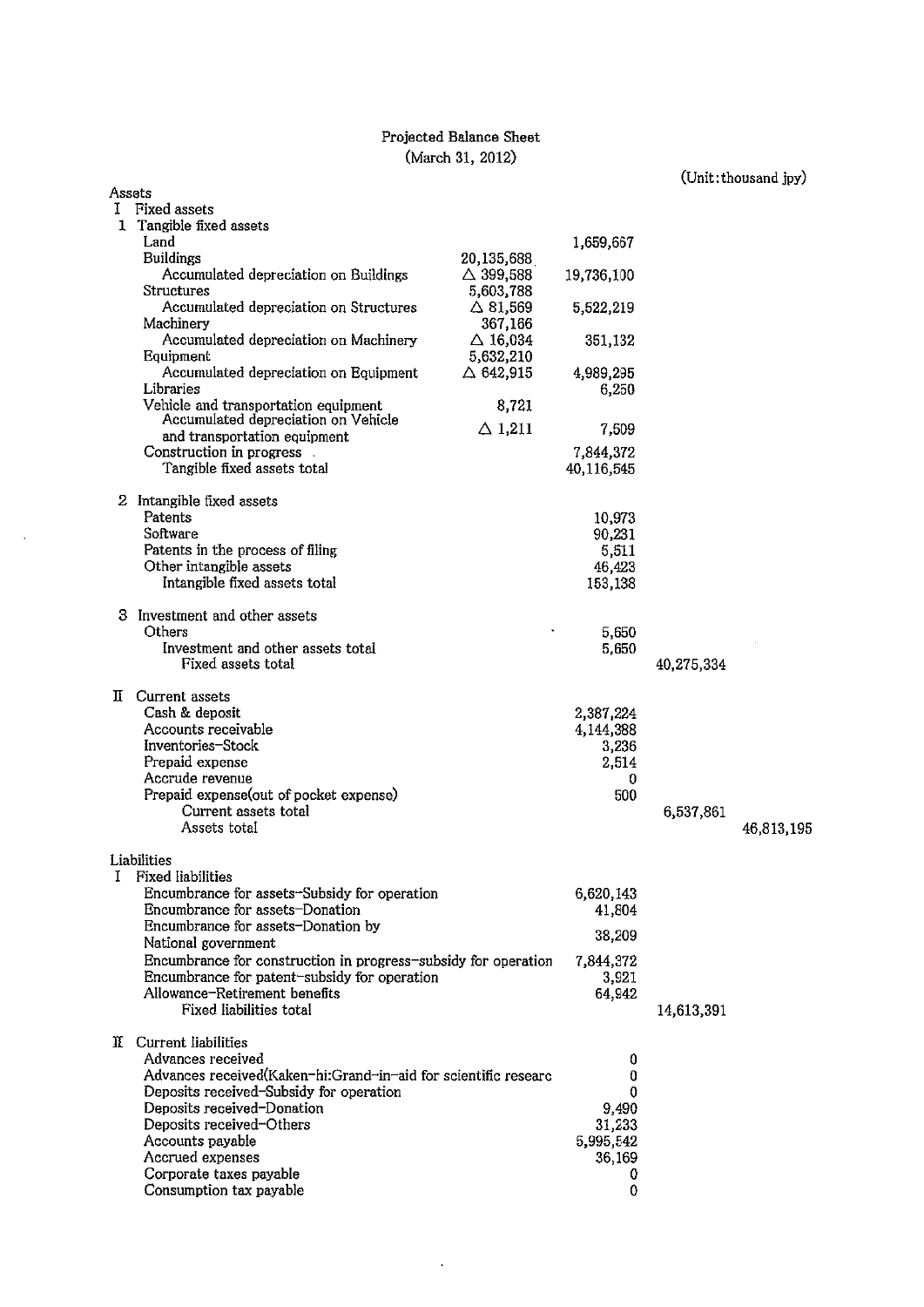| Allowance-Bonuses<br>Other current liabilities<br>Current liabilities total<br>Liabilities total                                                                                     | 17,332<br>0<br>6,089,767                    | 20,703,158               |
|--------------------------------------------------------------------------------------------------------------------------------------------------------------------------------------|---------------------------------------------|--------------------------|
| Net assets<br>L<br>Contributions<br>Contribution from national government<br>Contributions total                                                                                     | 24,317,681<br>24,317,681                    |                          |
| II Additional paid-in capital<br>Additional paid-in capital<br>Accumulated depreciation-directly<br>deducted from equity<br>Additional paid-in capital total                         | 1,802,289<br>$\triangle$ 9,934<br>1,792,356 |                          |
| Retained earnings<br>m<br>Unappropriated retained earnings<br>(Current gross income (gross loss))<br>Retained earnings total<br>Net assets total<br>Liabilities and net assets total | Ō.<br>(<br>0)<br>$\theta$                   | 26,110,037<br>46,813,195 |

 $\label{eq:2.1} \frac{1}{\sqrt{2}}\sum_{i=1}^n\frac{1}{\sqrt{2\pi}}\sum_{i=1}^n\frac{1}{\sqrt{2\pi}}\sum_{i=1}^n\frac{1}{\sqrt{2\pi}}\sum_{i=1}^n\frac{1}{\sqrt{2\pi}}\sum_{i=1}^n\frac{1}{\sqrt{2\pi}}\sum_{i=1}^n\frac{1}{\sqrt{2\pi}}\sum_{i=1}^n\frac{1}{\sqrt{2\pi}}\sum_{i=1}^n\frac{1}{\sqrt{2\pi}}\sum_{i=1}^n\frac{1}{\sqrt{2\pi}}\sum_{i=1}^n\frac{$ 

 $\label{eq:2.1} \frac{1}{\sqrt{2}}\sum_{i=1}^n\frac{1}{\sqrt{2}}\sum_{i=1}^n\frac{1}{\sqrt{2}}\sum_{i=1}^n\frac{1}{\sqrt{2}}\sum_{i=1}^n\frac{1}{\sqrt{2}}\sum_{i=1}^n\frac{1}{\sqrt{2}}\sum_{i=1}^n\frac{1}{\sqrt{2}}\sum_{i=1}^n\frac{1}{\sqrt{2}}\sum_{i=1}^n\frac{1}{\sqrt{2}}\sum_{i=1}^n\frac{1}{\sqrt{2}}\sum_{i=1}^n\frac{1}{\sqrt{2}}\sum_{i=1}^n\frac$ 

 $\mathcal{L}^{\text{max}}_{\text{max}}$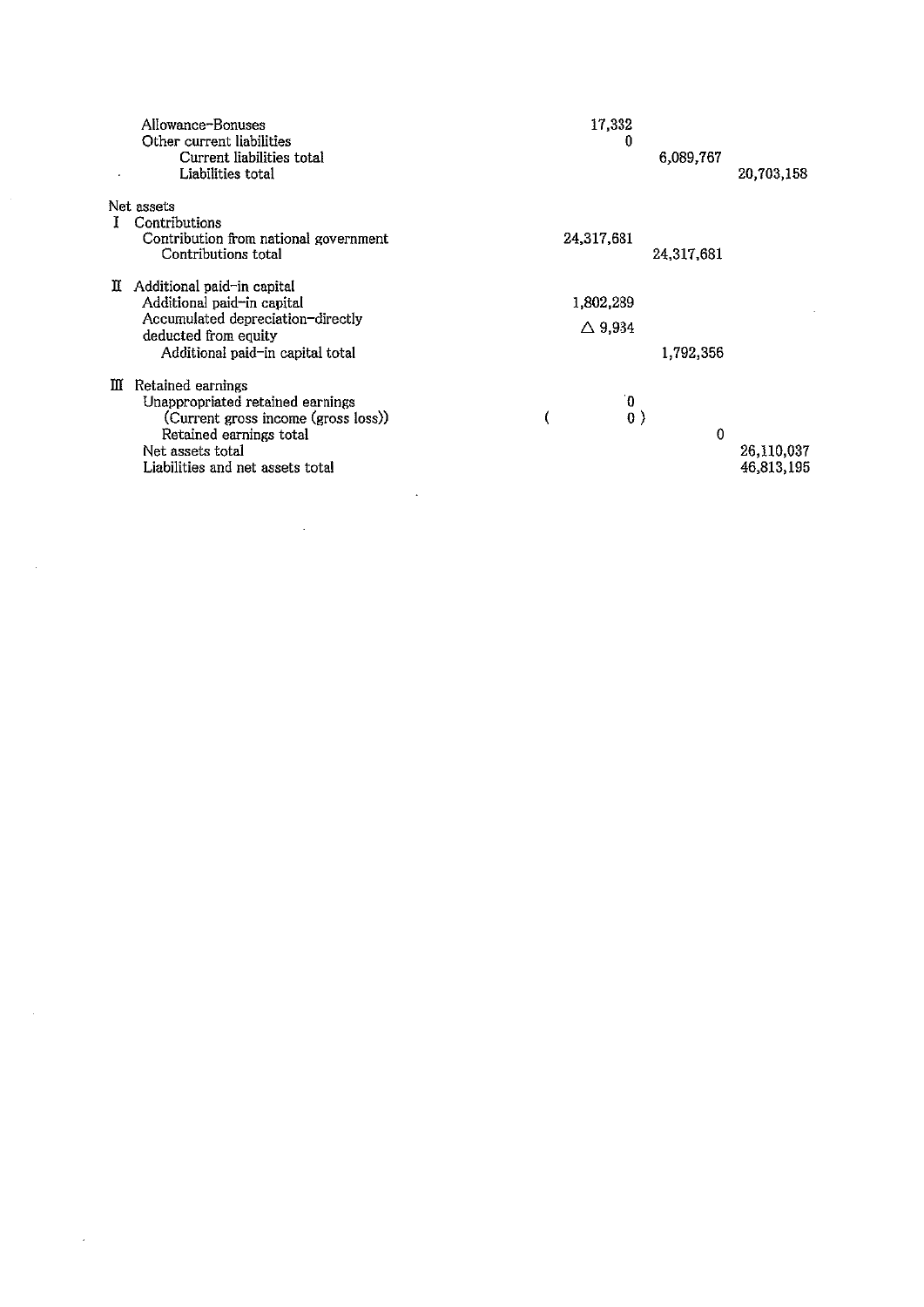# Projected income statement<br>FY2011

 $\mathcal{L}$ 

 $\sim 10^{-11}$ 

|                                                      | $($ Unit : K yen $)$ |  |  |
|------------------------------------------------------|----------------------|--|--|
| Items                                                | Amount               |  |  |
| <b>Ordinary Revenues</b>                             | 3,613,058            |  |  |
| Revenue from Subsidy for Operations etc.             | 2,755,615            |  |  |
| Revenue from Donation etc.                           |                      |  |  |
| Reversal of Assets Offsetting Subsidy for Operations | 675,650              |  |  |
| Reversals of Assets Offsetting Contributions         | 4,068                |  |  |
| Reversals of Assets Offsetting Donated Assets        | 9,856                |  |  |
| <b>Financial Income</b>                              |                      |  |  |
| Miscellaneous gains                                  | 38,252               |  |  |
| <b>Ordinary Expenses</b>                             | 3,613,058            |  |  |
| <b>Operating Expenses</b>                            | 1,590,327            |  |  |
| General Administrative Expenses                      | 175,709              |  |  |
| Personnel Expenses                                   | 1,157,448            |  |  |
| Depreciation                                         | 689,574              |  |  |
| <b>Financial Charges</b>                             |                      |  |  |
| Miscellaneous loss                                   | 0.                   |  |  |
| <b>Ordinary Profit</b>                               | $\overline{0}$       |  |  |
|                                                      |                      |  |  |

 $\ddot{\phantom{a}}$ 

 $\sim 10^7$ 

 $\sim 10^7$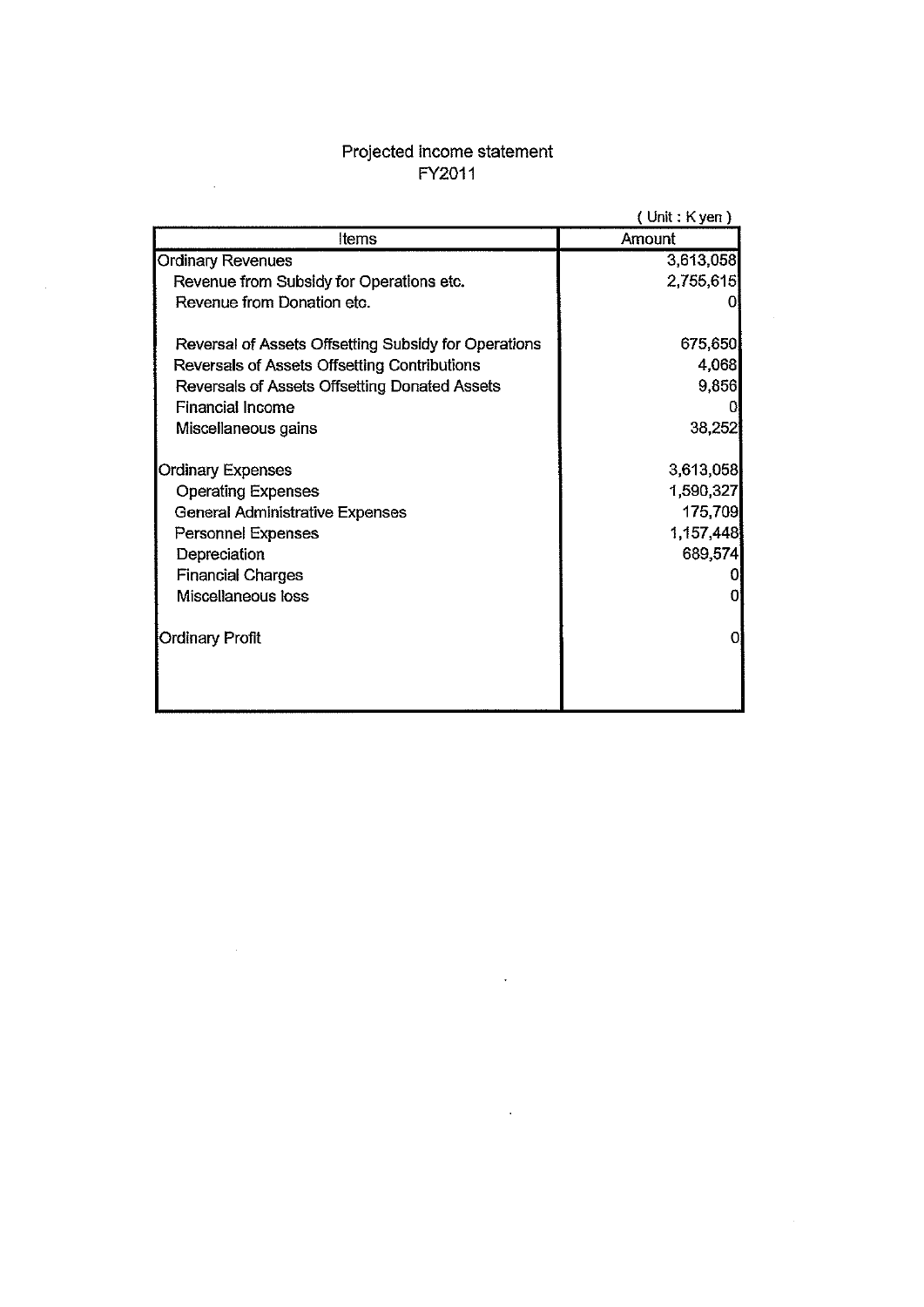## Projected Balance Sheet (March 31, 2013)

(Unit:thousand jpy)

 $\mathcal{L}$ 

|        |                                                                |                                    |                   |            | omr. modema ihi i |
|--------|----------------------------------------------------------------|------------------------------------|-------------------|------------|-------------------|
| Assets |                                                                |                                    |                   |            |                   |
| I      | Fixed assets<br>1 Tangible fixed assets                        |                                    |                   |            |                   |
|        | Land                                                           |                                    | 1,659,667         |            |                   |
|        | <b>Buildings</b>                                               | 28,157,835                         |                   |            |                   |
|        | Accumulated depreciation on Buildings                          | $\triangle$ 1,519,004              | 26,638,831        |            |                   |
|        | <b>Structures</b>                                              | 6,211,976                          |                   |            |                   |
|        | Accumulated depreciation on Structures                         | $\triangle$ 303,942                | 5,908,034         |            |                   |
|        | Machinery                                                      | 367,166                            |                   |            |                   |
|        | Accumulated depreciation on Machinery                          | $\Delta$ 63,554                    | 303,612           |            |                   |
|        | Equipment<br>Accumulated depreciation on Equipment             | 7,008,516<br>$\triangle$ 2,644,771 | 4,363,745         |            |                   |
|        | Libraries                                                      |                                    | 21,250            |            |                   |
|        | Vehicle and transportation equipment                           | 15,883                             |                   |            |                   |
|        | Accumulated depreciation on Vehicle                            | $\triangle$ 4,715                  | 11,168            |            |                   |
|        | and transportation equipment                                   |                                    |                   |            |                   |
|        | Construction in progress                                       |                                    | 313,225           |            |                   |
|        | Tangible fixed assets total                                    |                                    | 39,219,533        |            |                   |
|        | 2 Intangible fixed assets                                      |                                    |                   |            |                   |
|        | Patents                                                        |                                    | 26,449            |            |                   |
|        | Software                                                       |                                    | 69,912            |            |                   |
|        | Patents in the process of filing                               |                                    | 5,511             |            |                   |
|        | Other intangible assets                                        |                                    | 42,734            |            |                   |
|        | Intangible fixed assets total                                  |                                    | 144,605           |            |                   |
| з      | Investment and other assets                                    |                                    |                   |            |                   |
|        | Others                                                         |                                    | 5,650             |            |                   |
|        | Investment and other assets total                              |                                    | 5,650             |            |                   |
|        | Fixed assets total                                             |                                    |                   | 39,369,788 |                   |
|        |                                                                |                                    |                   |            |                   |
|        | <b>II</b> Current assets                                       |                                    |                   |            |                   |
|        | Cash & deposit                                                 |                                    | 2,505,698         |            |                   |
|        | Accounts receivable<br>Inventories-Stock                       |                                    | 0<br>3,236        |            |                   |
|        | Prepaid expense                                                |                                    | 2,514             |            |                   |
|        | Accrude revenue                                                |                                    | 0                 |            |                   |
|        | Prepaid expense (out of pocket expense)                        |                                    | 500               |            |                   |
|        | Current assets total                                           |                                    |                   | 2,511,948  |                   |
|        | Assets total                                                   |                                    |                   |            | 41,881,736        |
|        |                                                                |                                    |                   |            |                   |
| I      | Liabilities<br><b>Fixed liabilities</b>                        |                                    |                   |            |                   |
|        | Encumbrance for assets-Subsidy for operation                   |                                    | 7,470,302         |            |                   |
|        | Encumbrance for assets-Donation                                |                                    | 46,575            |            |                   |
|        | Encumbrance for assets-Donation by                             |                                    |                   |            |                   |
|        | National government                                            |                                    | 14,554            |            |                   |
|        | Encumbrance for construction in progress-subsidy for operation |                                    | 313,225           |            |                   |
|        | Encumbrance for patent-subsidy for operation                   |                                    | 3,921             |            |                   |
|        | Allowance-Retirement benefits<br>Fixed liabilities total       |                                    | 79,520            |            |                   |
|        |                                                                |                                    |                   | 7,928,098  |                   |
|        | II Current liabilities                                         |                                    |                   |            |                   |
|        | Advances received                                              |                                    | 0                 |            |                   |
|        | Advances received(Kaken-hi:Grand-in-aid for scientific researc |                                    | 0                 |            |                   |
|        | Deposits received-Subsidy for operation                        |                                    | 0                 |            |                   |
|        | Deposits received-Donation                                     |                                    | 0                 |            |                   |
|        | Deposits received-Others                                       |                                    | 31,233            |            |                   |
|        | Accounts payable<br>Accrued expenses                           |                                    | 864,824<br>36,169 |            |                   |
|        | Corporate taxes payable                                        |                                    | 0                 |            |                   |
|        | Consumption tax payable                                        |                                    | 0                 |            |                   |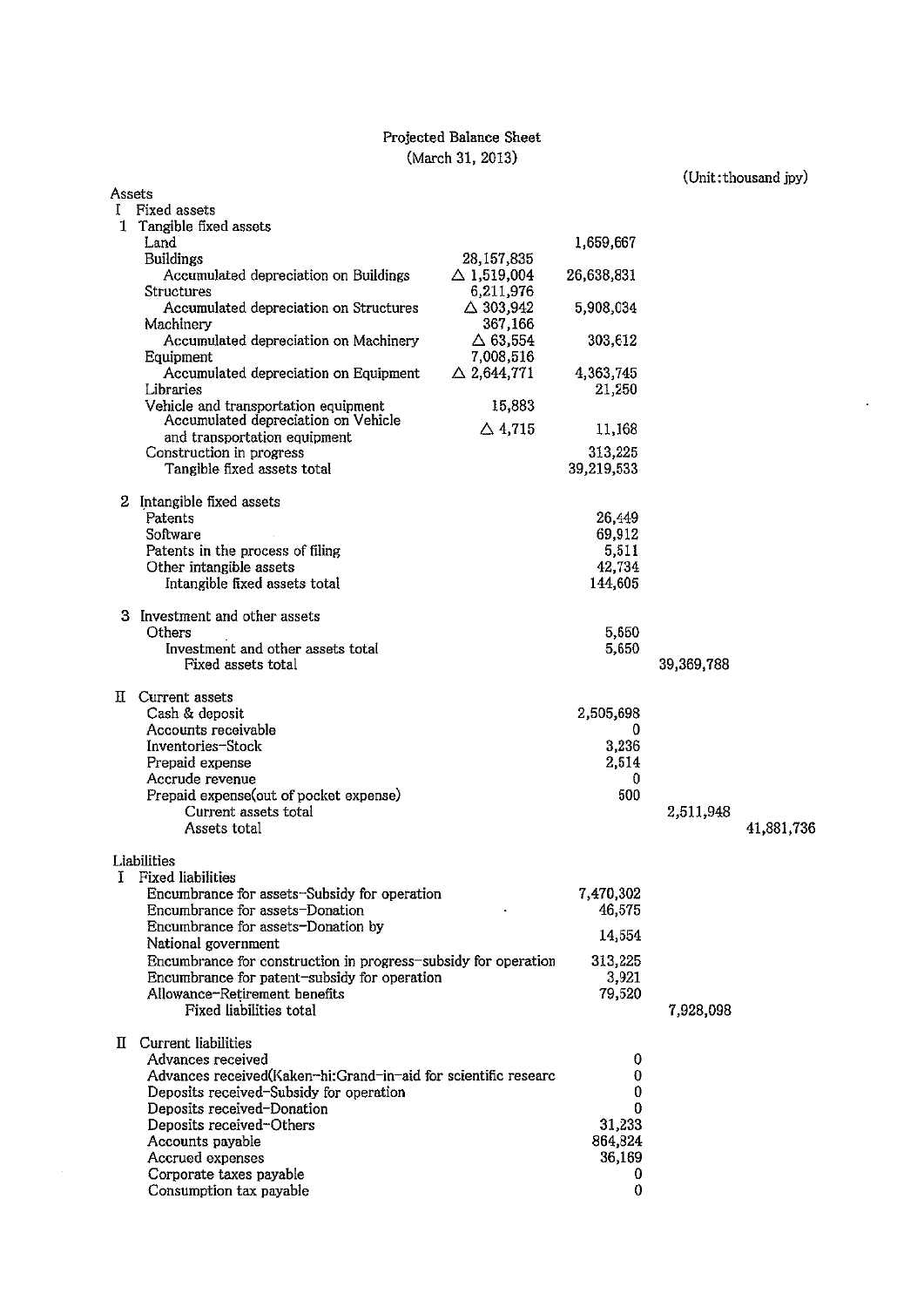|    | Allowance-Bonuses<br>Other current liabilities<br>Current liabilities total<br>Liabilities total                                                                                | 17,332<br>o         | 949,559    | 8,877,657                |
|----|---------------------------------------------------------------------------------------------------------------------------------------------------------------------------------|---------------------|------------|--------------------------|
| 1. | Net assets<br>Contributions                                                                                                                                                     |                     |            |                          |
|    | Contribution from national government<br>Contributions total                                                                                                                    | 24,317,681          | 24,317,681 |                          |
| П  | Additional paid-in capital<br>Additional paid-in capital                                                                                                                        | 8,886,860           |            |                          |
|    | Accumulated depreciation-directly<br>deducted from equity                                                                                                                       | $\triangle$ 200,462 |            |                          |
|    | Additional paid-in capital total                                                                                                                                                |                     | 8,686,398  |                          |
| Ш  | Retained earnings<br>Unappropriated retained earnings<br>(Current gross income (gross loss))<br>Retained earnings total<br>Net assets total<br>Liabilities and net assets total | 0<br>0)             | 0          | 33,004,080<br>41,881,736 |

 $\mathcal{C}^{\mathcal{C}}$ 

 $\label{eq:2} \frac{1}{\sqrt{2}}\left(\frac{1}{\sqrt{2}}\right)^2\left(\frac{1}{2}\right)^2\left(\frac{1}{2}\right)^2.$